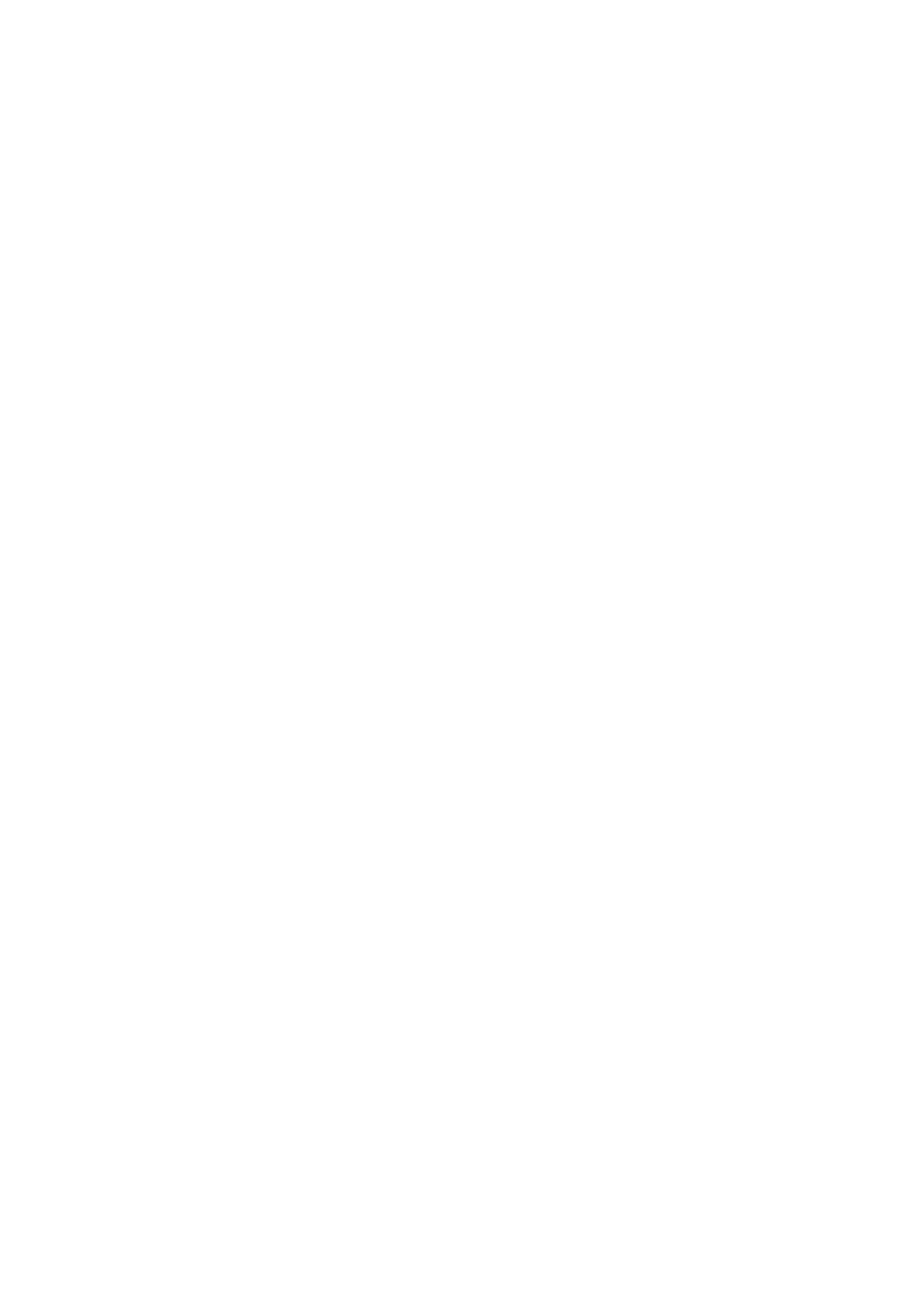## **CHAPTER 10**

## **MAGISTRATES' COURTS ACT**

#### ARRANGEMENT OF SECTIONS

#### PART I – PRELIMINARY

## *Section*

- 1. Short title.
- 2. Interpretation.

#### PART II – RESIDENT MAGISTRATE'S COURTS

- 3. Establishment of Resident Magistrate's Court.
- 4. Criminal jurisdiction of Resident Magistrate's Court.
- 5. Civil jurisdiction of Resident Magistrate's Court.

## PART III – DISTRICT MAGISTRATES' COURTS

- 6. Powers of District Magistrate.
- 7. Establishment of district magistrate's courts.
- 8. Criminal jurisdiction of district magistrate's court.
- 9 Civil jurisdiction of district magistrate's court.

#### PART IIIA – JURISDICTION IN CERTAIN CASES RELATING TO LAND

- 9A. *Repealed.*
- 9B. *Repealed.*
- 9C. *Repealed.*
- 9D. *Repealed.*
- 9E. *Repealed.*
- 9F. *Repealed.*

#### PART IV – APPEALS FROM CERTAIN DISTRICT MAGISTRATES' COURTS

- 10. Appeal from certain district magistrate's courts in criminal matters.
- 11. Appeal from certain district magistrate's courts in civil matters.
- 12. Powers of court on appeal.

#### PART V – GENERAL

- 13. Places and times of sitting and distribution of business.
- 14. Attorney-General's power to determine place of sitting.
- 15. Procedure and practice.
- 16. Rules of court.
- 17. Evidence of customary law.
- 18. Records and returns.
- 19. Supervision of courts.
- 20. Seals and stamps.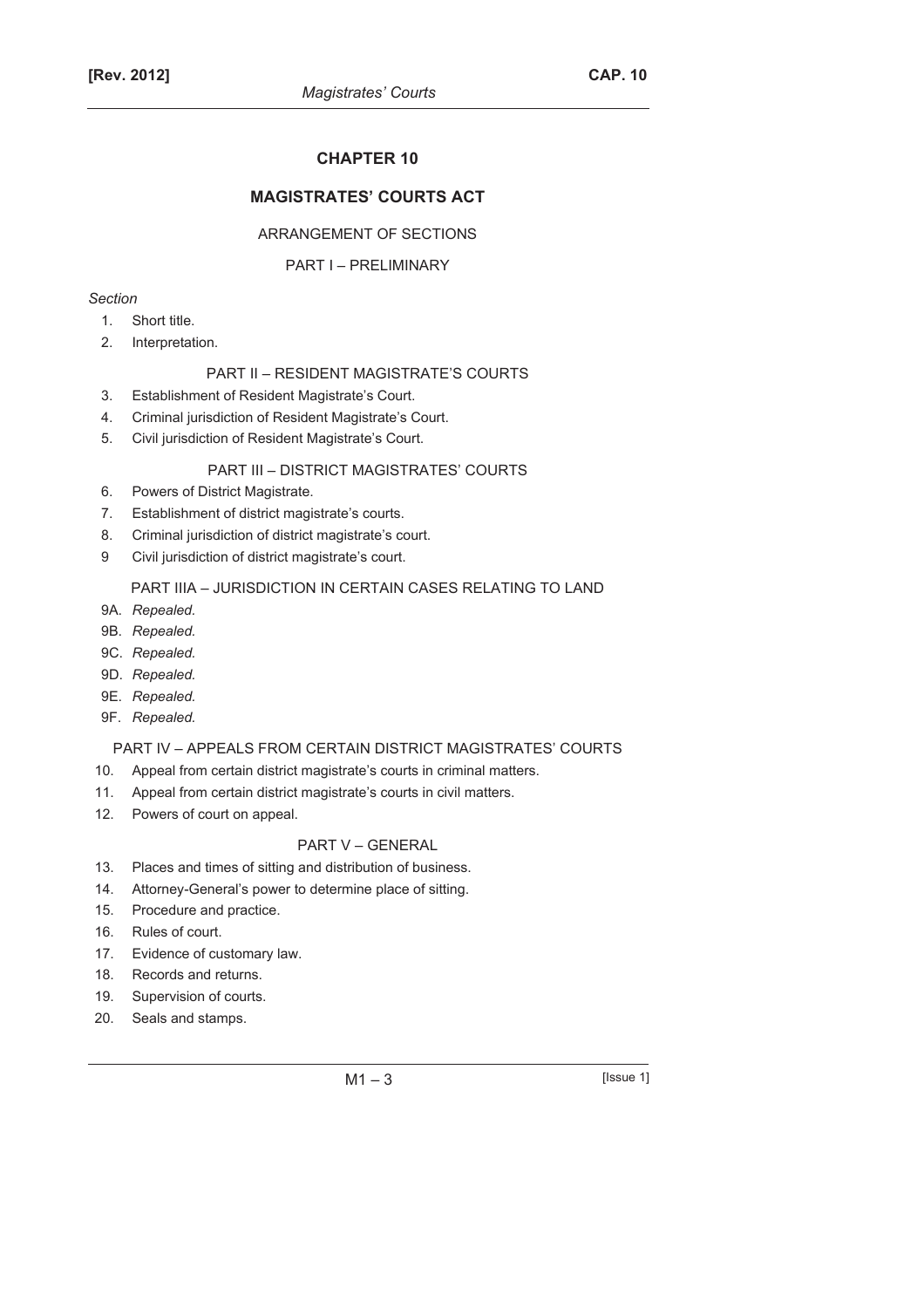## PART VII – AMENDMENT AND REPEAL

#### *Section*

- 21. Amendment of Cap. 2.
- 22. Amendment of section 2 of Cap. 75.
- 23. Replacement of section 7 or Cap. 75.
- 24. Repeal of certain sections of Cap. 75.
- 25. Amendment of section 12 of Cap. 75.
- 26. Amendment of section 79 of Cap. 75.
- 27. Amendment of section 198 of Cap. 75.
- 28. Replacement of section 221 of Cap. 75.
- 29. Replacement of section 347 of Cap. 75.
- 30. Repeal of section 348 of Cap. 75.
- 31. Amendment of section 349 of Cap. 75.
- 32. Amendment of section 352 of Cap. 75.
- 33. Insertion of new section 352A in Cap. 75.
- 34. Replacement of section 363 of Cap. 75.
- 35. Amendment of First Schedule to Cap. 75.
- 36. Amendment of section 1 of Cap. 5 (1948).
- 37. Amendment of section 2 of Cap. 5 (1948).
- 38. Replacement of section 65 of Cap. 5 (1948).
- 39. Insertion of new section 65A in Cap. 5 (1948).
- 40. Repeal of section 86(2) of Cap. 5 (1948).
- 41. Amendment of other laws.
- 42. Repeal of Caps. 10 and 11 and savings.
- 43. Revocation of Rules concerning licensed Vakils' costs.
- 44. Amendment of Rules concerning expert witnesses' fees.
- 45. Amendment of section 14 of Cap. 75.

## **SCHEDULES**

FIRST SCHEDULE

SECOND SCHEDULE – TRANSITIONAL PROVISIONS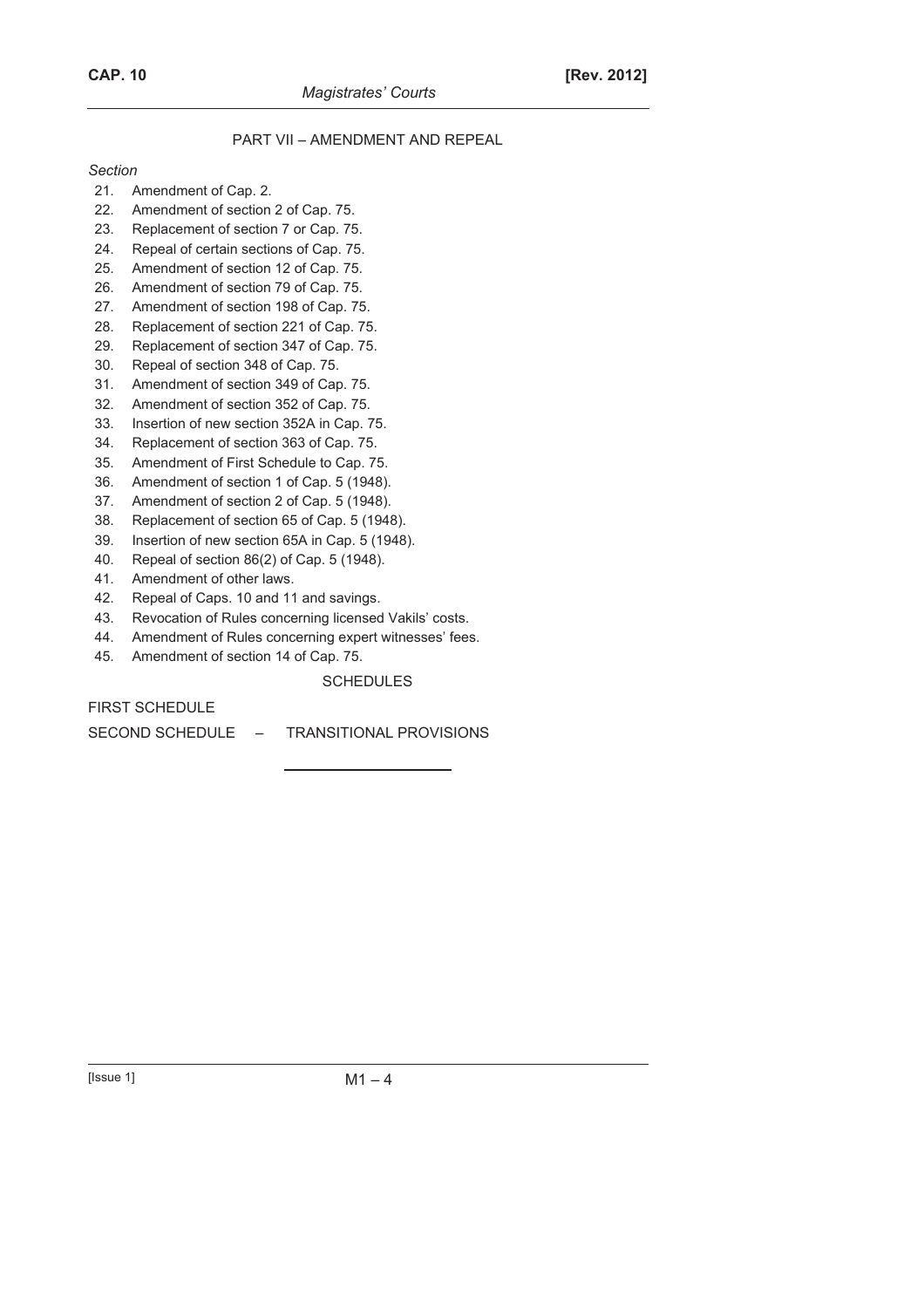## **CHAPTER 10**

## **MAGISTRATES' COURTS ACT**

[*Date of assent: 4th July, 1967.*]

[*Date of commencement: 1st August, 1967*.]

**An Act of Parliament to establish magistrates' courts; to declare the jurisdiction and provide for the procedure of such courts; to provide for appeals in certain cases; and for purposes connected therewith or incidental thereto** 

[Act No. 17 of 1967, Act No. 8 of 1968, Act No. 10 of 1969, Act No. 14 of 1972, Act No. 4 of 1974, Act No. 6 of 1979, Act No. 14 of 1981, Act No. 11 of 1983, Act No. 19 of 1984, Act No. 18 of 1986, L.N. 47/1987, Act No. 20 of 1989, Act No. 18 of 1990, Act No. 14 of 1991, Act No. 11 of 1993, Act No. 2 of 2002, Act No. 12 of 2012.]

PART I – PRELIMINARY

#### **1. Short title**

This Act may be cited as the Magistrates' Courts Act.

#### **2. Interpretation**

In this Act, except where the context otherwise requires—

**"claim under customary law"** means a claim concerning any of the following matters under African customary law—

- (a) land held under customary tenure;
- (b) marriage, divorce, maintenance or dowry;
- (c) seduction or pregnancy of an unmarried woman or girl;
- (d) enticement of or adultery with a married woman;
- (e) matters affecting status, and in particular the status of women, widows and children, including guardianship, custody, adoption and legitimacy;
- (f) intestate succession and administration of intestate estates, so far as not governed by any written law;

**"district magistrate's court"** means a district magistrate court established by section 7 of this Act;

**"Judicial Service Commission"** means the Judicial Service commission established under section 68 of the Constitution;

**"magistrate"** means a chief magistrate, a senior principal magistrate, a principal magistrate, senior resident magistrate, a resident magistrate or district magistrate; and each of those terms applies to a person respectively appointed by the Judicial Service Commission under section 69 of the Constitution to, or to act in, the particular office;

 $M1 - 5$  [Issue 1]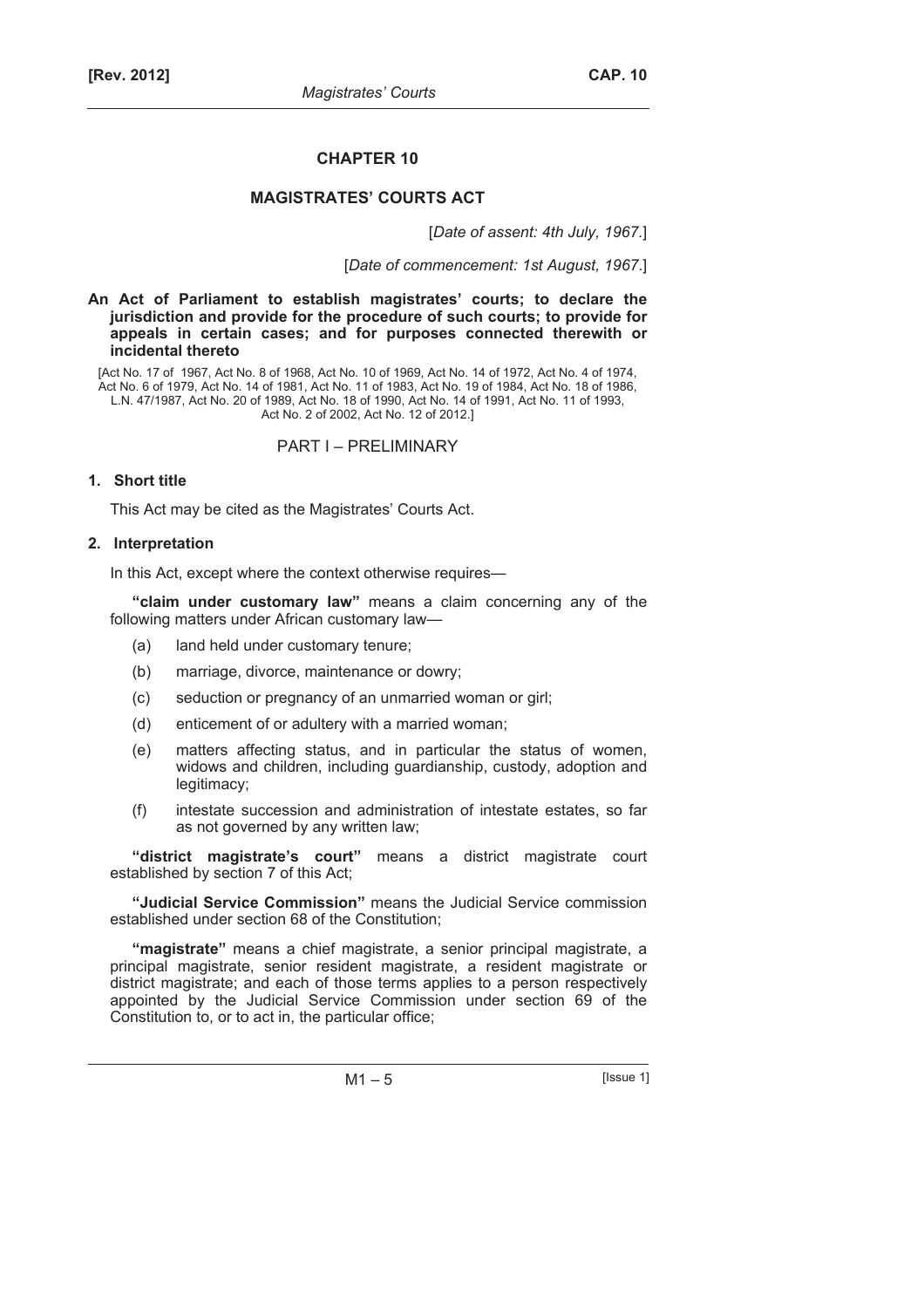**"magistrate's court"** means the Resident Magistrate's Court or a district magistrate's court;

**"magistrate's court of the first class"** means the Resident Magistrate's Court, or a district magistrate's court held by a District Magistrate having power to hold a magistrate' court of the first class;

**"magistrate's court of the third class"** means a district magistrate's court held by a District Magistrate having power to hold a magistrate's court of the third class;

**"order"** includes a conviction, a sentence, a decree and any other decision or determination of a court;

**"Resident Magistrate's Court"** means the court established by section 3.

[Act No. 14 of 1972, Ninth Sch., Act No. 4 of 1974, Sch., Act No. 18 of 1986, Sch., Act No. 14 of 1991, Sch.]

PART II – RESIDENT MAGISTRATE'S COURTS

#### **3. Establishment of Resident Magistrate's Court**

(1) There is hereby established the Resident Magistrate's Court, which shall be a court subordinate to the High Court and shall be duly constituted when held by a chief magistrate, a senior principal magistrate, a senior resident magistrate or a resident magistrate.

(2) The Resident Magistrate's Court shall have jurisdiction throughout Kenya. [Act No. 4 of 1974, Sch., Act No. 18 of 1986, Sch., Act No. 14 of 1991, Sch.]

#### **4. Criminal jurisdiction of Resident Magistrate's Court**

The Resident Magistrate's Court shall have and exercise such jurisdiction and powers in proceedings of a criminal nature as are for the time being conferred on it by—

- (a) the Criminal Procedure Code (Cap. 75); or
- (b) any other written law.

#### **5. Civil jurisdiction of Resident Magistrates Courts**

The Magistrates' Courts shall have and exercise jurisdiction and powers in proceedings of a civil nature in which the value of the subject matter in dispute does not exceed—

- (a) seven million shillings for a Chief Magistrate;
- (b) five million shillings for a Senior Principal Magistrate;
- (c) four million shillings for a Principal Magistrate;
- (d) three million shillings for a Senior Resident Magistrate; and
- (e) two million shillings for a Resident Magistrate.

[Act No. 4 of 1974, Sch., Act No. 6 of 1979, Sch., Act No. 11 of 1983, Sch., Act No. 18 of 1986, Sch., Act No. 14 of 1991, Sch., Act No. 11 of 1993, Sch., Act No. 2 of 2002, Sch., Act No. 12 of 2012, Sch.]

 $[|$ Ssue 1 $]$  M1 – 6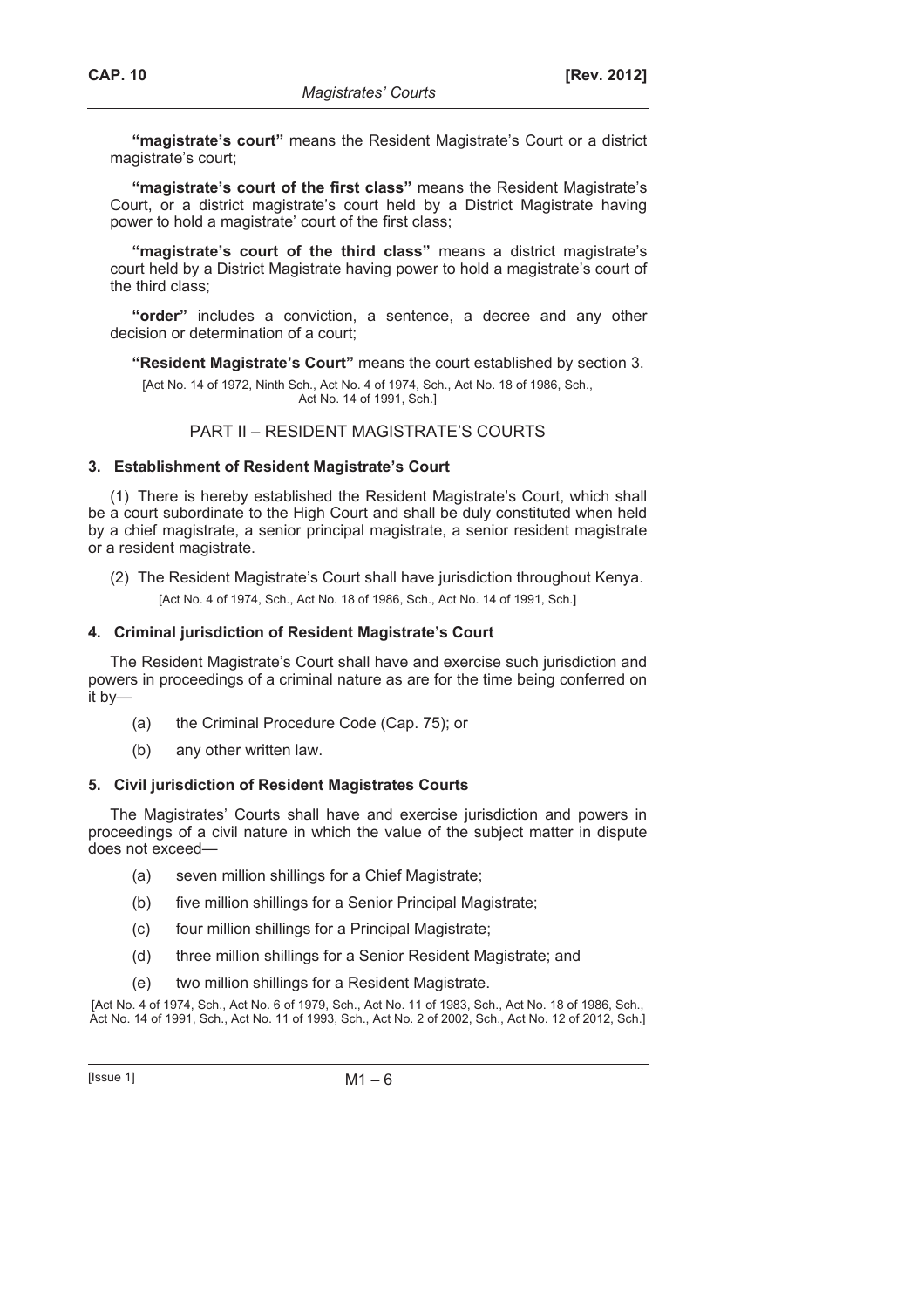## PART III – DISTRICT MAGISTRATES' COURTS

## **6. Powers of District Magistrate**

A district magistrate shall have power to hold a magistrate's court of such class as is designated by the Judicial Service Commission.

## **7. Establishment of district magistrate's courts**

(1) There is hereby established for each district a district magistrate's court, each of which shall be a court subordinate to the High Court and shall be duly constituted when held by a District Magistrate who has been assigned to the district in question by the Judicial Service Commission.

(2) The Chief Justice may, by order, designate any two or more districts a joint district for the purposes of this Act, and thereupon those districts shall be deemed to be one district for those purposes.

(3) A district magistrate's court shall have jurisdiction throughout the district in respect of which it is established:

Provided that the Chief Justice may, by notice in the *Gazette*, extend the area of jurisdiction of a district magistrate's court, and the Court shall then have jurisdiction throughout the extended area.

## **8. Criminal jurisdiction of district magistrate's court**

(1) A district magistrate's court shall have and exercise such jurisdiction and powers in proceedings of a criminal nature as are for the time being conferred on district magistrates' court by—

- (a) the Criminal Procedure Code (Cap. 75); or
- (b) an order under subsection (2) of this section; or
- (c) any other written law.

(2) The Chief Justice may, by order, empower magistrates' courts of the third class to deal with particular offences in addition to those which such courts may deal with by virtue of paragraphs (a) and (c) of subsection (1):

Provided that an order under this subsection shall not be made unless a draft thereof has been laid before the National Assembly and approved by resolution of the Assembly.

## **9. Civil jurisdiction of district magistrate's court**

A district magistrate's court shall have and exercise jurisdiction and powers in proceedings of a civil nature where either—

- (a) the proceedings concern a claim under customary law; or
- (b) the value of the subject matter in dispute does not exceed five thousand shillings, or ten thousand shillings where the court is constituted by a district magistrate having power to hold a magistrate's court of the first class.

[Act No. 6 of 1979, Sch., Act No. 11 of 1983, Sch.]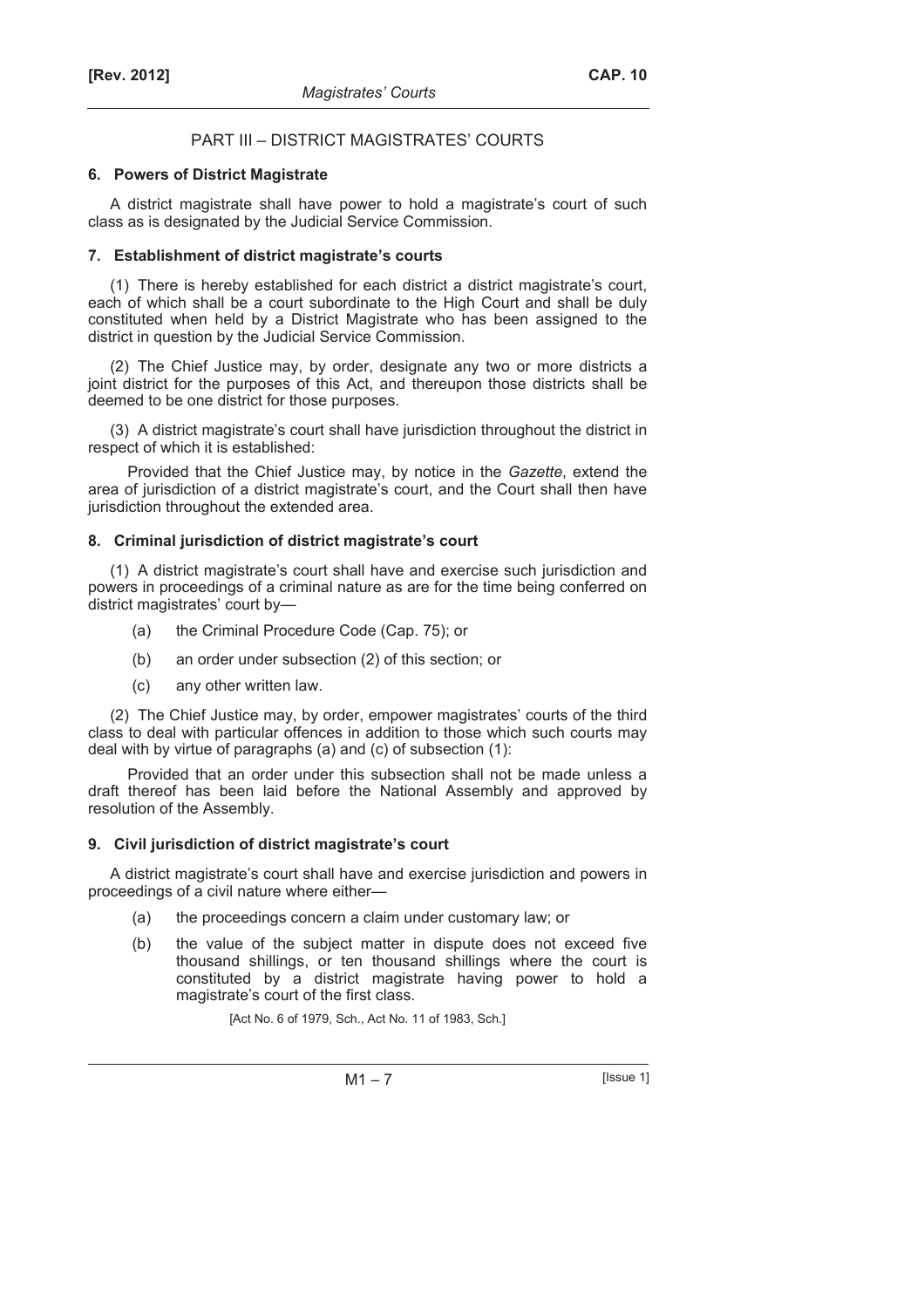PART IIIA – JURISDICTION IN CERTAIN CASES RELATING TO LAND

**9A.** *Repealed by Act No. 18 of 1990, s. 11*.

**9B.** *Repealed by Act No. 18 of 1990, s. 11*.

**9C.** *Repealed by Act No. 18 of 1990, s. 11*.

**9D.** *Repealed by Act No. 18 of 1990, s. 11*.

**9E.** *Repealed by Act No. 18 of 1990, s. 11*.

**9F.** *Repealed by Act No. 18 of 1990, s. 11*.

#### PART IV – APPEALS FROM CERTAIN DISTRICT MAGISTRATE'S COURTS

#### **10. Appeal from certain district magistrates' courts in criminal matters**

(1) Any person who is convicted of an offence on a trial held by a magistrate's court of the third class, or where a person charged with an offence has been acquitted on such a trial, the Attorney-General may appeal against his conviction or sentence, or both, or against the acquittal, as the case may be, to the Resident Magistrate's Court:

Provided that no appeal shall lie in the case of a person who pleaded guilty and was convicted on that plea, except as to the legality or extent of the sentence.

(2) An appeal shall be by way of petition, specifying the grounds of the appeal, and shall be entered within a period of fourteen days after the date of the decision or order appealed against:

Provided that the higher court may for good reason extend the period either before or after it has expired.

#### **11. Appeal from certain district magistrate's court s in civil matters**

(1) Any person who is aggrieved by an order of a magistrate's court of the third class made in proceedings of a civil nature may appeal against the order to a magistrate's court of the first class.

(2) An appeal shall be by way of petition, specifying the grounds of the appeal, and shall be entered within a period of twenty-eight days after the date of the order appealed against:

Provided that the higher court may for good reason extend the period either before or after it has expired.

 $[|$ Ssue 1 $]$  M1 – 8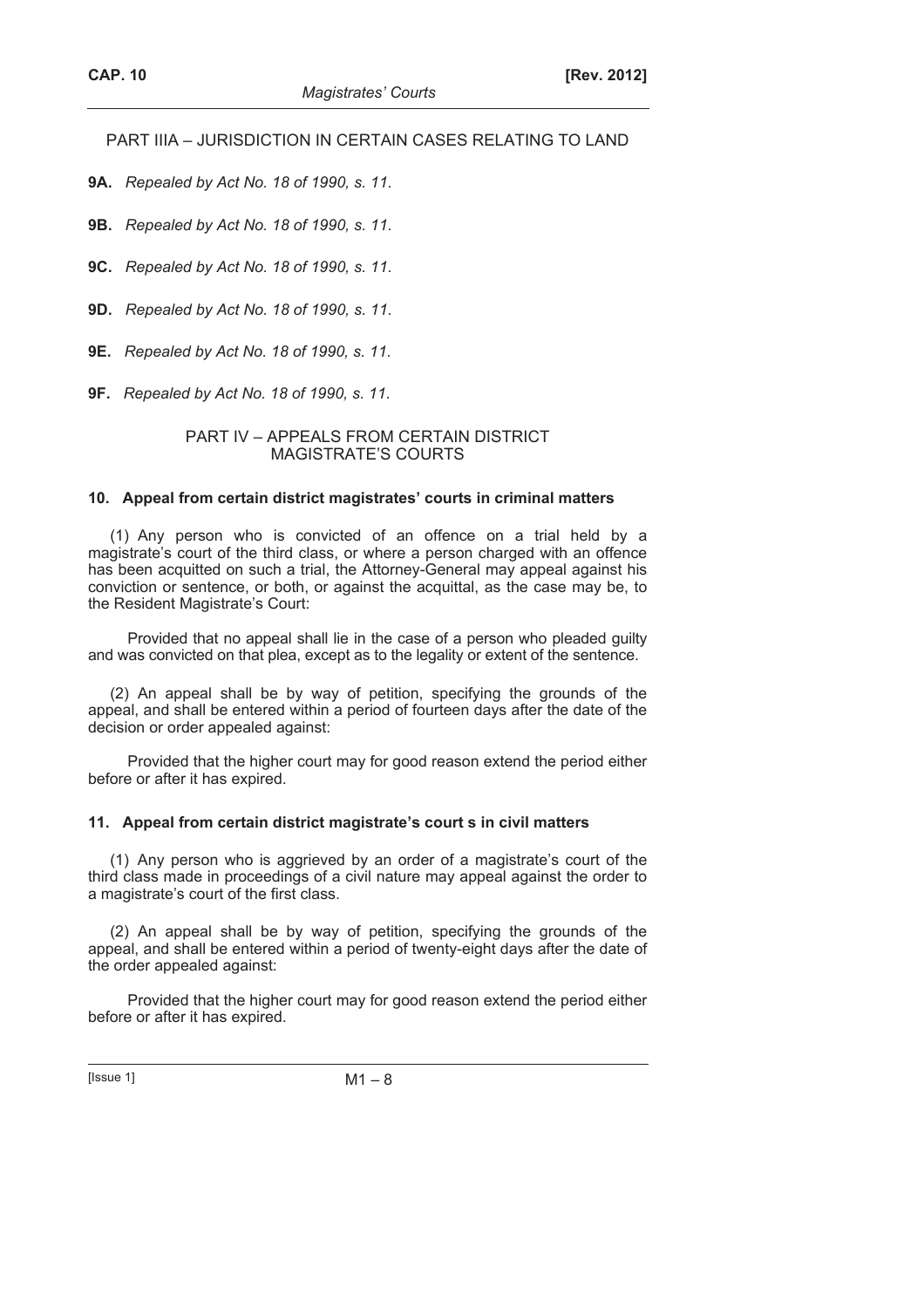#### **12. Powers of court on appeal**

(1) In the exercise of its appellate jurisdiction under section 11 or 12 of this Act, the higher court shall have power—

- (a) to direct the lower court to take additional evidence and to certify the evidence to it, or, for reasons to be recorded in writing, to itself hear additional evidence;
- (b) whether or not additional evidence is heard or taken, to confirm, reverse, amend or vary in any manner the order appealed against (including power to substitute a conviction or a conviction and sentence for an acquittal):

Provided that—

- (i) the order as altered shall not be in excess of the jurisdiction of the lower court; and
- (ii) no conviction or conviction and sentence shall be substituted for an acquittal, and no sentence shall be enhanced, unless the accused or convicted person, as the case may be, has first been given an opportunity of being heard;
- (c) to quash any proceedings (including proceedings which terminated in an acquittal) and, where it is considered desirable, to order the case to be heard *de novo* either before the lower court or before some other magistrate's court having jurisdiction or before itself:

Provided that—

- (i) where the court orders a criminal case to be heard *de novo*, it shall take security for the appearance of the accused person before the court before which the case is to be heard or, if it is appropriate, remand him in custody to be brought before such court; and any such security shall be treated as if it had been taken by the court which is to hear the case; and
- (ii) where proceedings are quashed and the case is ordered to be reheard, no plea of *res judicata, autrefois acquit* or *autrefois convict* shall be entertained in respect of any order or decision in the proceedings so quashed;
- (d) to make any other order which might have been made, or to exercise any power which might have been exercised, by the lower court.

(2) On an appeal under section 11 or 12, the higher court or the lower court may, for reasons to be recorded in writing—

- (a) where the appellant has been sentenced to imprisonment, order—
	- (i) that the appellant be released on bail with or without sureties pending the hearing of the appeal; or
	- (ii) that the execution of the sentence be suspended pending the hearing of the appeal, in which case the appellant shall be treated as a remand prisoner pending the hearing of the appeal:

Provided that, if the appeal is ultimately dismissed, or if the original sentence of imprisonment is confirmed or some other sentence of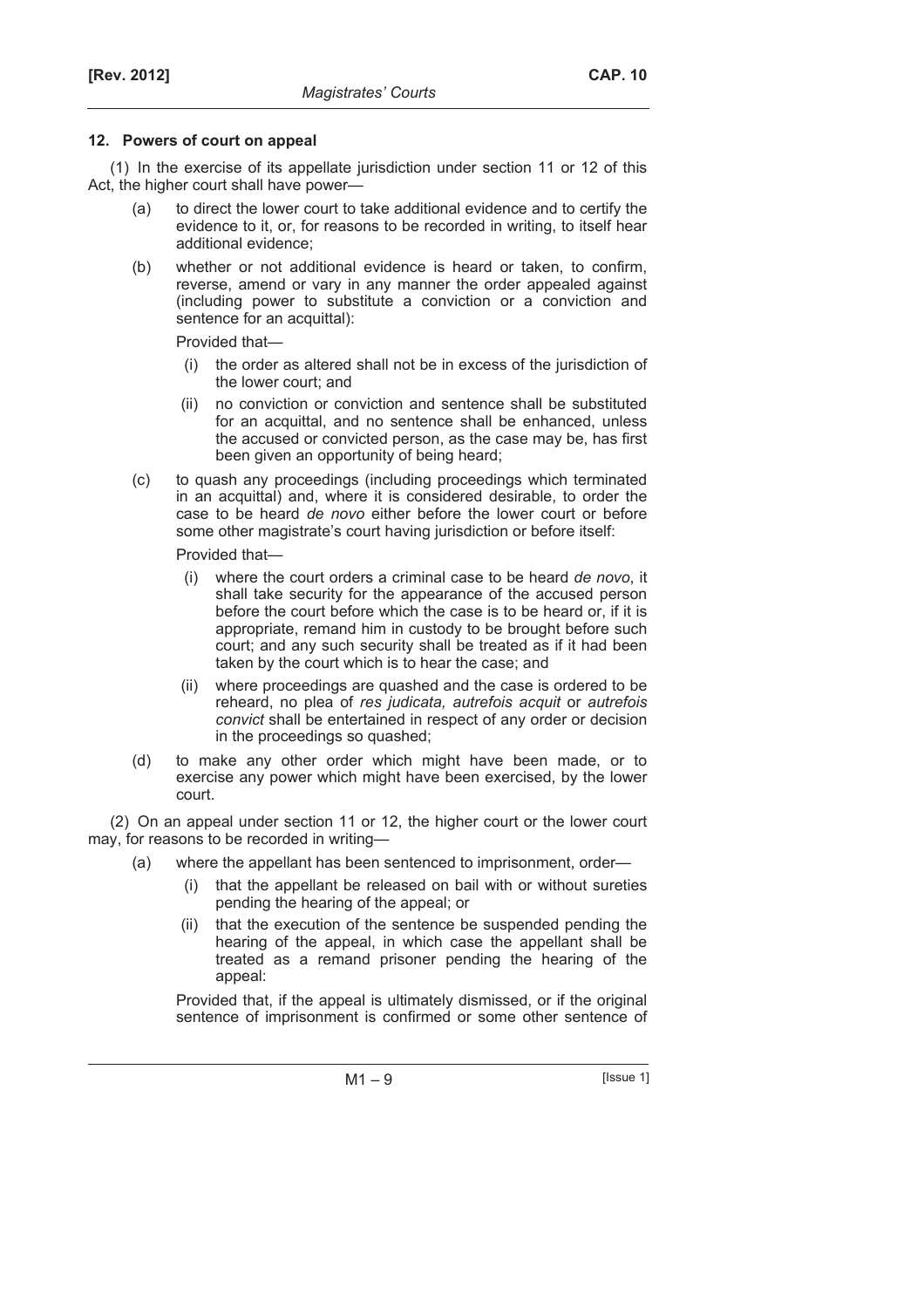imprisonment is substituted for it, the time during which the appellant has been released on bail or during which the sentence has been suspended shall be excluded in computing the term of imprisonment served by him; and

 (b) in any other case, order that the execution of the order appealed against shall be suspended pending the hearing of the appeal.

(3) Where the higher court determines an appeal, it shall certify its order to the lower court, which shall thereupon make such orders as are requisite and conformable to the order, and the records of the lower court shall be amended accordingly if necessary.

## PART V – GENERAL

#### **13. Places and times of sitting and distribution of business**

(1) A magistrate's court may be held at any place within the local limits of its jurisdiction, but it shall, so far as is practicable, be held at the place or places where it is regularly or customarily held:

Provided that a district magistrate's court may in any particular case, with the written consent of the Chief Justice, sit at a specified place outside the local limits of its jurisdiction, and a consent purporting to be signed by the Chief Justice shall be presumed to be signed by him until the contrary is shown.

(2) Subject to subsection (1), places and times of sittings of courts, and the distribution of business between courts, shall be in accordance with any general or special directions given by the Chief Justice.

#### **14. Attorney-General's power to determine place of sitting**

(1) Notwithstanding section 13, if at any time it appears to the Attorney-General to be necessary in the interests of public safety or for the maintenance of public order so to do, he may, after consultation with the Chief Justice, by order in writing direct that the whole or any part (however described) of any particular proceedings pending before a magistrate's court shall be held at a place specified by him in the order, and—

- (a) the order shall prevail over any order, direction or process made or issued by any court, to the extent of any inconsistency between the two; and
- (b) if the place specified is outside the local limits of jurisdiction of the court before which the proceedings are pending, the place specified shall be deemed, for the purposes of the proceedings, to be within the local limits of jurisdiction of the court.

(2) Every order made under subsection (1) shall be forthwith communicated to the court before which the particular proceedings are pending, and shall come into operation on the day on which it is made.

(3) An order purporting to be made by the Attorney-General under subsection (1), and to be signed by the Attorney-General, shall be presumed, until the contrary is proved, to have been so made and signed; and an order made under that subsection shall not be questioned in any legal proceedings whatsoever.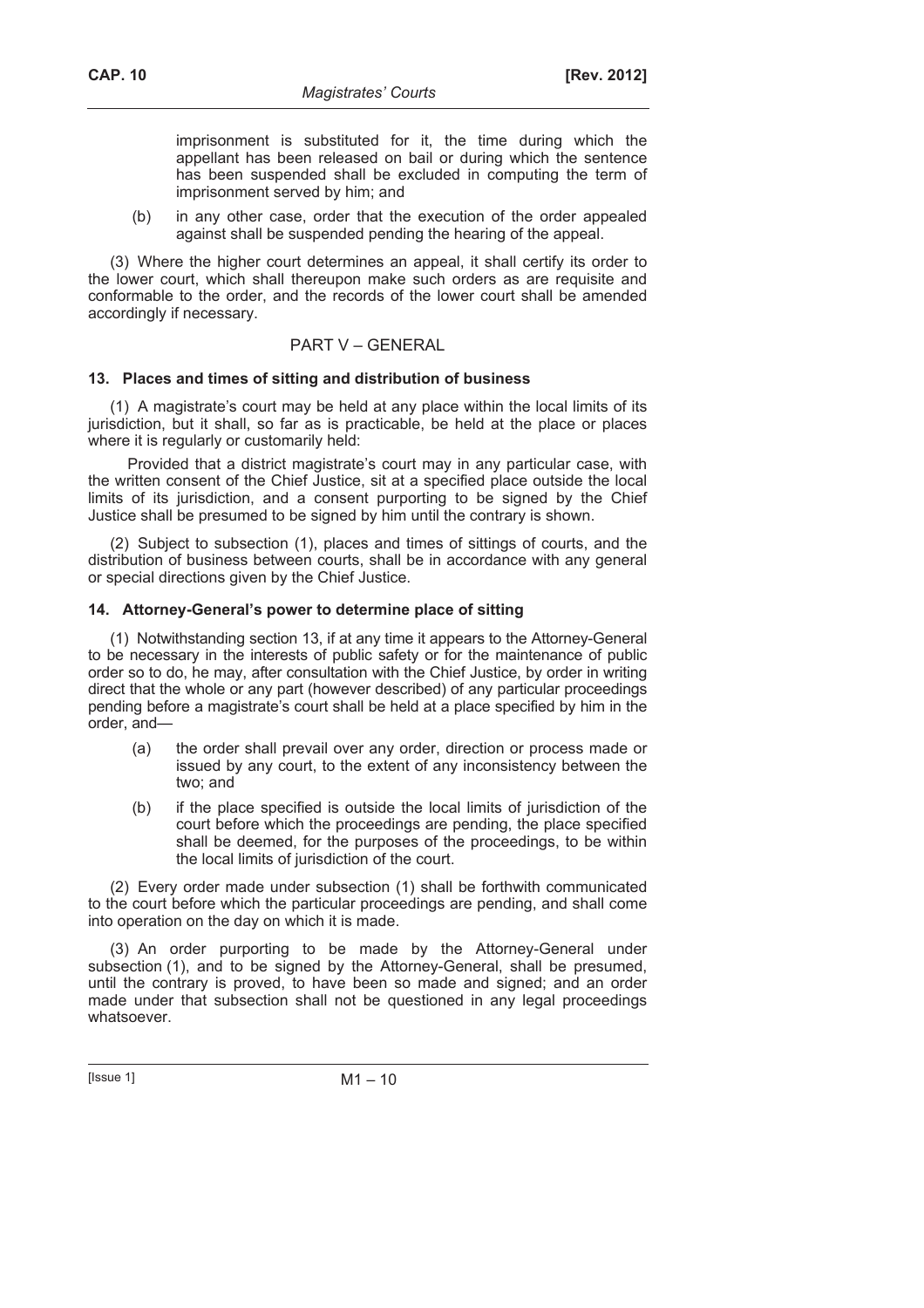## **15. Procedure and practice**

Subject to this Act and to rules of court, all magistrates' courts shall follow the principles of procedure and practice laid down by or under—

- (a) the Criminal Procedure Code (Cap. 75), as regards proceedings of a criminal nature; and
- (b) the Civil Procedure Act (Cap. 21), as regards proceedings of a civil nature,

so far as they may be applicable and appropriate.

## **16. Rules of court**

The Chief Justice may make rules of court, not inconsistent with any other written law, for regulating the procedure and practice of magistrates' courts.

## **17. Evidence of customary law**

A magistrate's court may call for and hear evidence of the African customary law applicable to any case before it.

## **18. Records and returns**

Every magistrate's court shall keep such records of proceedings and submit such returns of proceedings to the High Court as the Chief Justice may from time to time direct.

## **19. Supervision of courts**

The Chief Justice shall take such steps as may be necessary for the supervision and inspection of magistrates' courts.

## **20. Seals and stamps**

Every magistrate's court shall use seals or stamps of such kind and pattern as the Chief Justice may direct.

## PART VII – AMENDMENT AND REPEAL

## **21. Amendment of Cap. 2**

Section 3(1) of the Interpretation and General Provisions Act (Cap. 2) is amended by deleting the definition of **"magistrate"**, and by inserting in their respective alphabetical positions new definitions as follows—

**"magistrate"** has the meaning assigned to it in the Magistrate's Courts Act;

**"subordinate court"** means a magistrate's court within the meaning of the Magistrate's Courts Act 1967, and a reference to a subordinate court of a particular class means a magistrate's court of that class within the meaning of that Act.

## **22. Amendment of section 2 of Cap. 75**

Section 2 of the Criminal Procedure Code (Cap. 75) is amended by deleting the definition of **"subordinate court"**.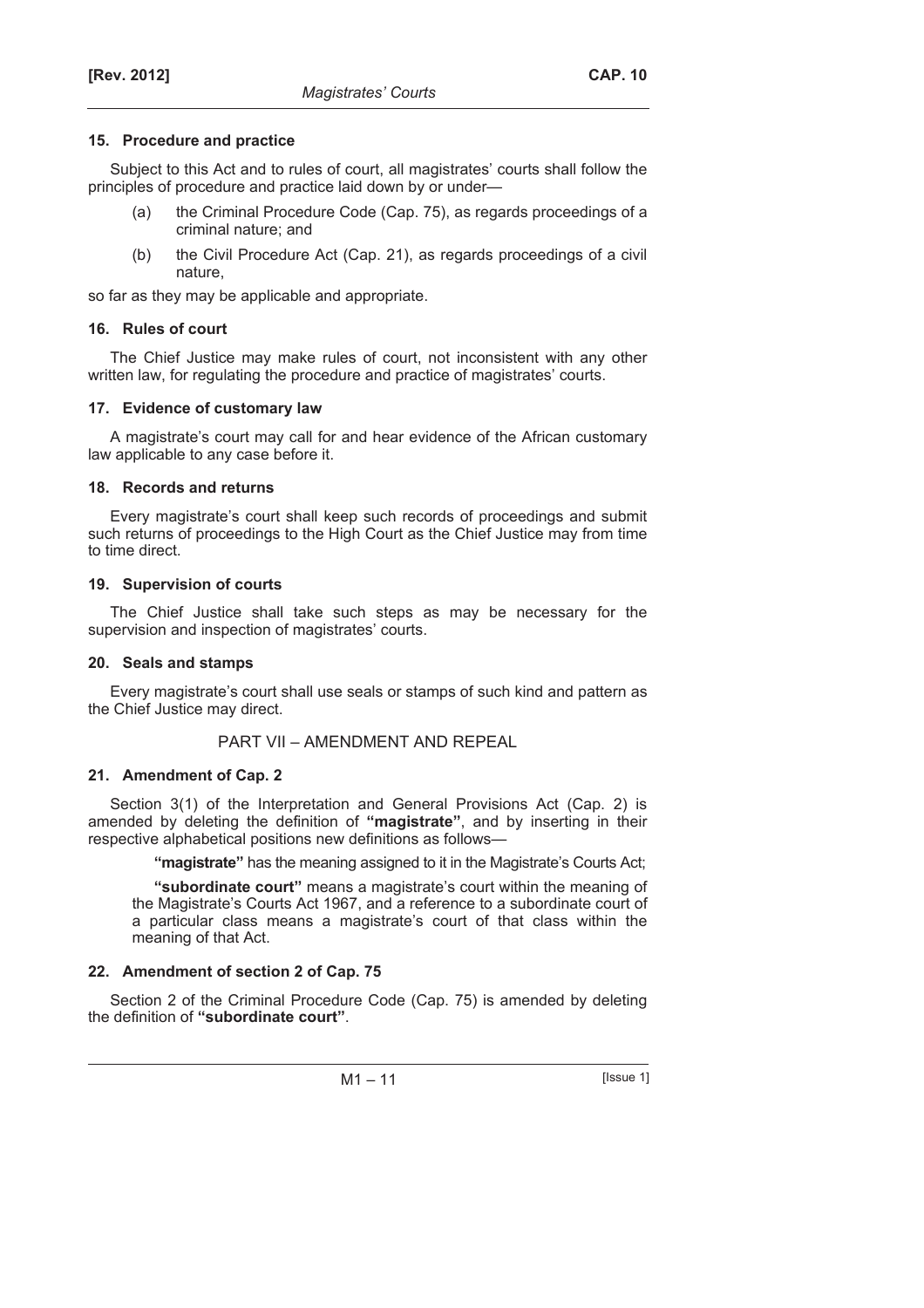## **23. Replacement of section 7 or Cap. 75**

There shall be substituted for section 7 of the Criminal Procedure Code (Cap. 75) a new section as follows—

## **7. Sentences which subordinate courts may pass**

(1) A subordinate court of the first class held by a Senior Resident Magistrate, or by a Resident Magistrate upon whom the Judicial Service Commission has conferred the powers exercisable under this section, may pass the following sentences in cases where they are authorized by law, namely—

- (a) imprisonment for a term not exceeding ten years;
- (b) a fine not exceeding ten thousand shillings;
- (c) corporal punishment not exceeding twenty-four strokes.

(2) A subordinate court of the first class may pass the following sentences in cases where they are authorized by law, namely—

- (a) imprisonment for a term not exceeding five years;
- (b) a fine not exceeding ten thousand shillings;
- (c) corporal punishment not exceeding twenty-four strokes.

(3) A subordinate court of the second class may pass the following sentences in cases where they are authorized by law, namely—

- (a) imprisonment for a term not exceeding twelve months;
- (b) a fine not exceeding two thousand shillings;
- (c) corporal punishment not exceeding twelve strokes.

(4) A subordinate court of the third class may pass the following sentences in cases where they are authorized by law, namely—

- (a) imprisonment for a term not exceeding six months;
- (b) a fine not exceeding one thousand shillings.

(5) In determining the extent of a court's jurisdiction under this section to pass a sentence of imprisonment, the court shall have jurisdiction to pass the full sentence of imprisonment provided for in this section in addition to any term of imprisonment which may be awarded in default of payment of a fine, costs or compensation.

#### **24. Repeal of certain sections of Cap. 75**

Sections 8, 9, 10, 11, 13, 15, 16, 17 and 18 of the Criminal Procedure Code (Cap. 75) are repealed.

## **25. Amendment of section 12 of Cap. 75**

Section 12 of the Criminal Procedure Code (Cap. 75) is amended by deleting the proviso to subsection (1) thereof, and by deleting subsection (2) thereof.

## **26. Amendment of section 79 of Cap. 75**

Section 79 of the Criminal Procedure Code (Cap. 75) is amended by deleting the words "or any magistrate holding a Muslim subordinate court".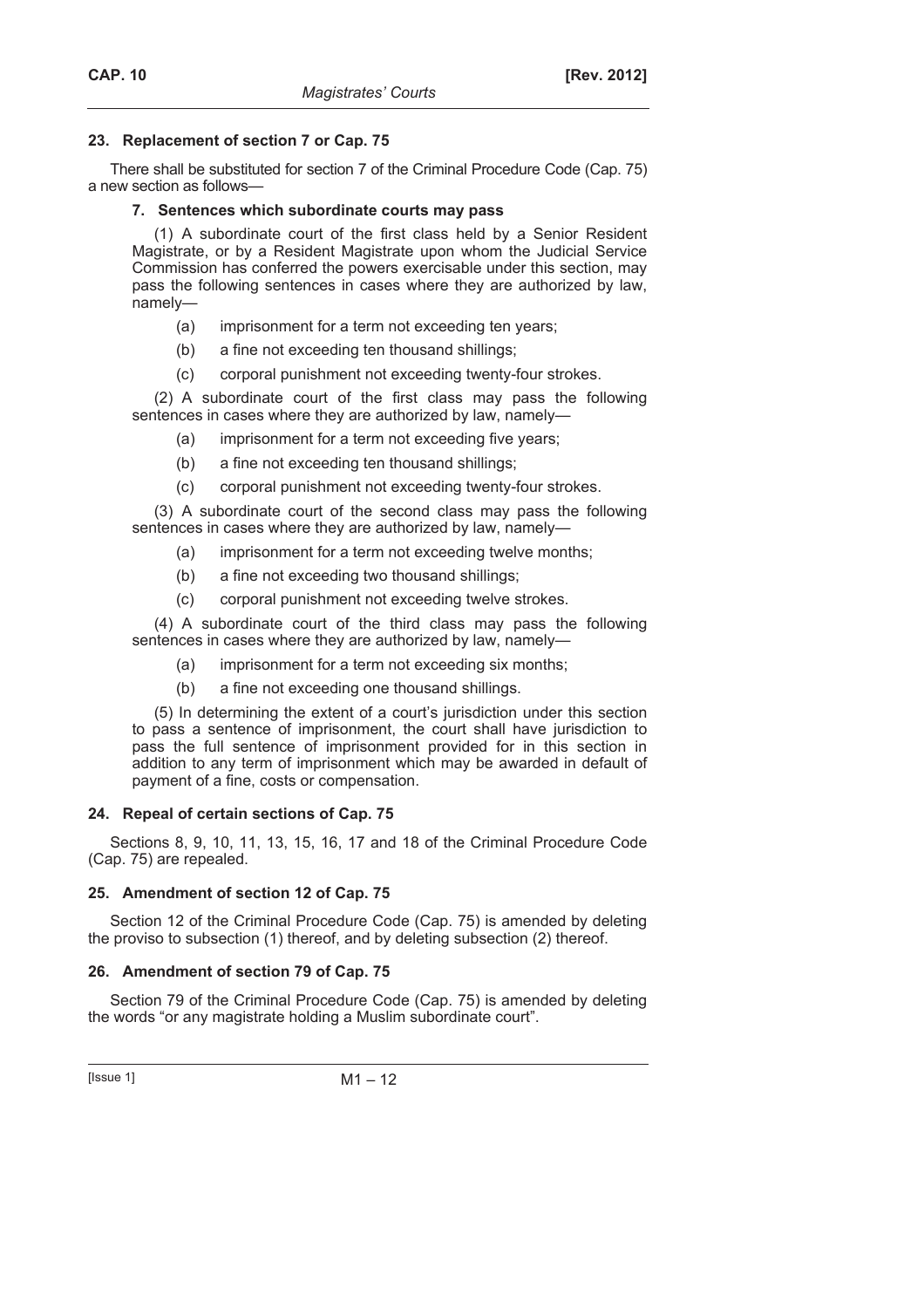#### **27. Amendment of section 198 of Cap. 75**

Section 198(4) of the Criminal Procedure Code (Cap. 75) is amended by deleting the words "other than a Muslim subordinate court," and the words "or a vernacular language".

## **28. Replacement of section 221 of Cap. 75**

There shall be substituted for section 221 of the Criminal Procedure Code (Cap. 75) a new section as follows—

## **221. Committal to higher court for sentence**

(1) Where a person of not less than eighteen years of age is convicted by a subordinate court of the second or third class of an offence which is punishable by either that court or a subordinate court of the first class, and the court convicting him, after obtaining information as to his character and antecedents, is of the opinion that they are such that greater punishment should be inflicted than it has power to inflict, that court may, instead of dealing with him itself, commit him in custody to the Resident Magistrate's Court for sentence.

(2) Where a person who is not less than eighteen years of age is convicted by a subordinate court of the first class of an offence which is punishable by either that court or the High Court, and the court convicting him, after obtaining information as to his character and antecedents, is of the opinion that they are such that greater punishment should be inflicted than it has power to inflict, that court may, instead of dealing with him itself, commit him in custody to the High Court for sentence.

(3) Where the offender is committed under subsection (1) or subsection (2) of this section for sentence, the court to which he is committed shall inquire into the circumstances of the case, and shall have power to deal with the offender in any manner in which he could be dealt with if he had been convicted by that court; and, if that court passes a sentence which the court convicting him had not the power to pass, the offender may appeal against the sentence to the High Court (if sentenced by a subordinate court of the first class) or to the Court of Appeal (if sentenced by the High Court), but otherwise he shall have the same right of appeal in all respects as if he had been sentenced by the court which convicted him.

## **29. Replacement of section 347 of Cap. 75**

There shall be substituted for section 347 of the Criminal Procedure Code (Cap. 75) a new section as follows—

## **347. Appeal to High Court**

- (1) Save as is hereafter in this Part provided—
	- (a) a person convicted on a trial held by a subordinate court of the first or second class may appeal to the High Court; and
	- (b) a person convicted on a trial held by a subordinate court of the third class, whose conviction has been upheld (in whole or in part) on appeal under section 11 of the Magistrate's Courts Act, 1967 may appeal to the High Court with the leave of the High Court.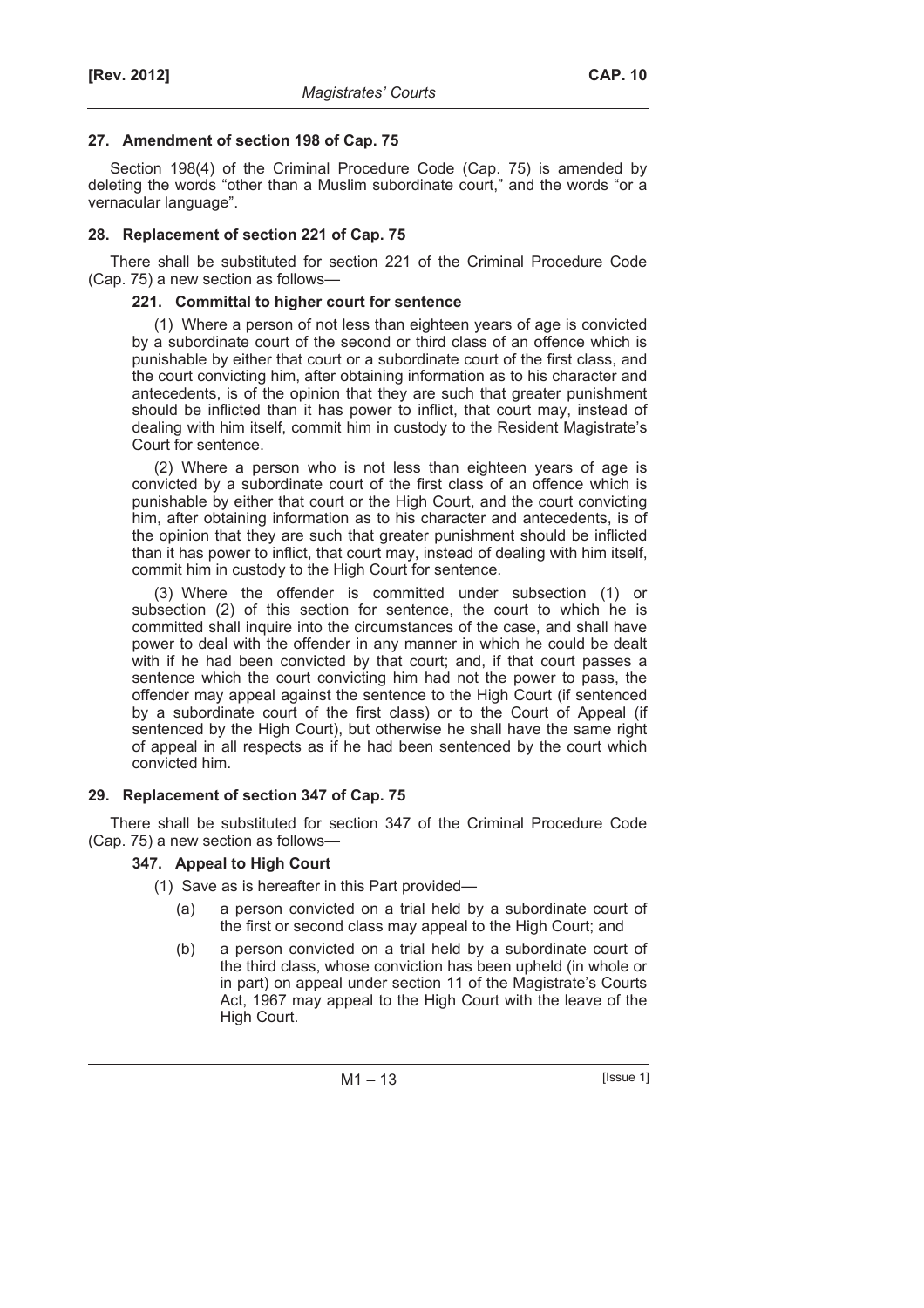(2) An appeal to the High Court may be on a matter of fact as well as on a matter of law.

## **30. Repeal of section 348 of Cap. 75**

Subsection (2) of section 348 of the Criminal Procedure Code (Cap. 75) is repealed.

## **31. Amendment of section 349 of Cap. 75**

Section 349 of the Criminal Procedure Code (Cap. 75) is amended by substituting for the words "a judge of the High Court", which appear therein, the words "the court to which the appeal is made".

## **32. Amendment of section 352 of Cap. 75**

Section 352(1) of the Criminal Procedure Code (Cap. 75) is amended by substituting for the proviso thereto a new proviso as follows—

Provided that no appeal shall be rejected summarily unless the appellant or his advocate has had the opportunity of being heard in support of the appeal, except—

- (i) in a case falling within subsection (2) of this section;
- (ii) in the case of an appeal against the determination of an appeal under section 11 of the Magistrate's Courts Act (Cap. 10), other than an appeal for which the leave of the High Court has been obtained.

## **33. Insertion of new section 352A in Cap. 75**

There shall be inserted in the Criminal Procedure Code (Cap. 75), immediately after section 352 thereof a new section as follows—

## **352A. Summary allowance of appeal**

Where an appeal against conviction has been lodged and a judge of the High Court is satisfied that the conviction cannot be supported, and the Attorney-General has informed the Court in writing that he does not support the conviction, the judge may summarily allow the appeal.

#### **34. Replacement of section 363 of Cap. 75**

There shall be substituted for section 363 of the Criminal Procedure Code (Cap. 75) a new section as follows—

#### **363. Subordinate court may call for records of inferior court**

(1) A subordinate court of the first class may call for and examine the record of any criminal proceedings of a subordinate court of a lower class than it and established within its local limits of jurisdiction, for the purpose of satisfying itself as to the legality, correctness or propriety of any finding, sentence or order recorded or passed, and as to the regularity of the proceedings.

(2) If a subordinate court acting under subsection (1) of this section considers that any finding, sentence or order of the court of lower class is illegal or improper, or that the proceedings were irregular, it shall forward the record with its remarks thereon to the High Court.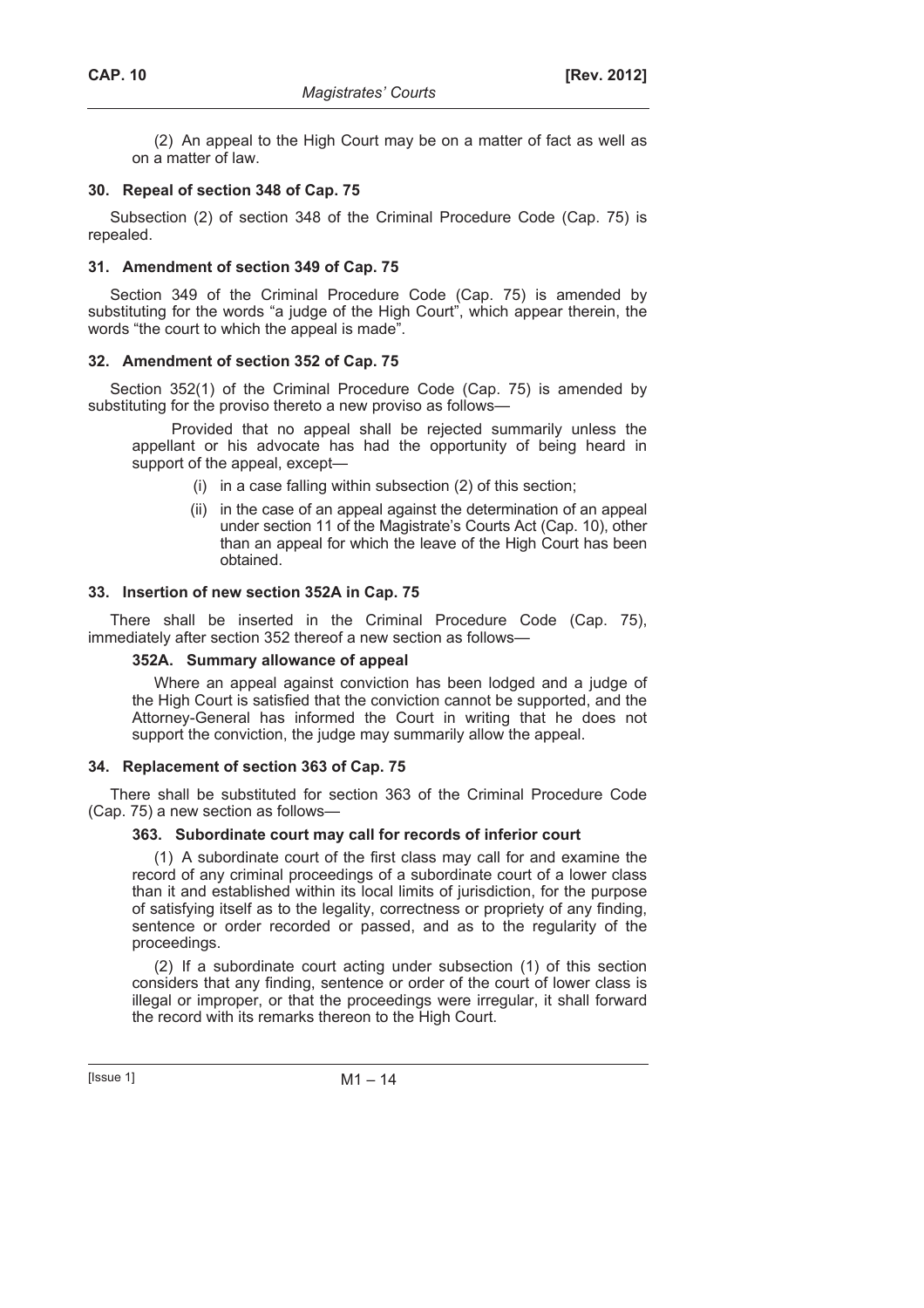## **35. Amendment of First Schedule to Cap. 75**

(1) The First Schedule to the Criminal Procedure Code (Cap. 75) is amended, in relation to the sections of the Penal Code (Cap. 63) set out in the first column hereunder, by substituting for the items set out in the second column hereunder the new items respectively set out in the third column hereunder—

| Section of<br><b>Penal Code</b> | Item now in First<br>Schedule                      | Item to be substituted<br>therefor                 |
|---------------------------------|----------------------------------------------------|----------------------------------------------------|
| 39(2)                           | Any magistrate.                                    | Subordinate court of the<br>first or second class. |
| 49                              | Any magistrate.                                    | Subordinate court of the<br>first or second class. |
| 79                              | Subordinate court of the<br>first or second class. | Any subordinate court.                             |
| 88                              | Subordinate court of the<br>first or second class. | Any subordinate court.                             |
| 90                              | Subordinate court of the<br>first or second class. | Any subordinate court.                             |
| 91                              | Subordinate court of the<br>first or second class. | Any subordinate court.                             |
| 92                              | Any magistrate.                                    | Any subordinate court.                             |
| 93                              | Any magistrate.                                    | Subordinate court of the<br>first or second class. |
| 95                              | Any magistrate.                                    | Any subordinate court.                             |
|                                 | Any magistrate.                                    | Any subordinate court.                             |
|                                 | Any magistrate.                                    | Any subordinate court.                             |
| 97                              | Any magistrate.                                    | Subordinate court of the<br>first or second class. |
| 98                              | Any magistrate.                                    | Any subordinate court.                             |
| 121(1)                          | Any magistrate.                                    | Any subordinate court.                             |
| (2)                             | Any magistrate.                                    | Any subordinate court.                             |
| 123                             | Subordinate court of the<br>first or second class. | Any subordinate court.                             |
| 126                             | Subordinate court of the<br>first or second class. | Any subordinate court.                             |
| 129                             | Any magistrate.                                    | Any subordinate court.                             |
| 134                             | Subordinate court of the<br>first or second class. | Any subordinate court.                             |
| 135                             | Subordinate court of the<br>first or second class. | Any subordinate court.                             |
| 136                             | Subordinate court of the<br>first or second class. | Any subordinate court.                             |
| 137                             | Any magistrate.                                    | Any subordinate court.                             |
| 144(1)                          | Subordinate court of the<br>first class.           | Any subordinate court.                             |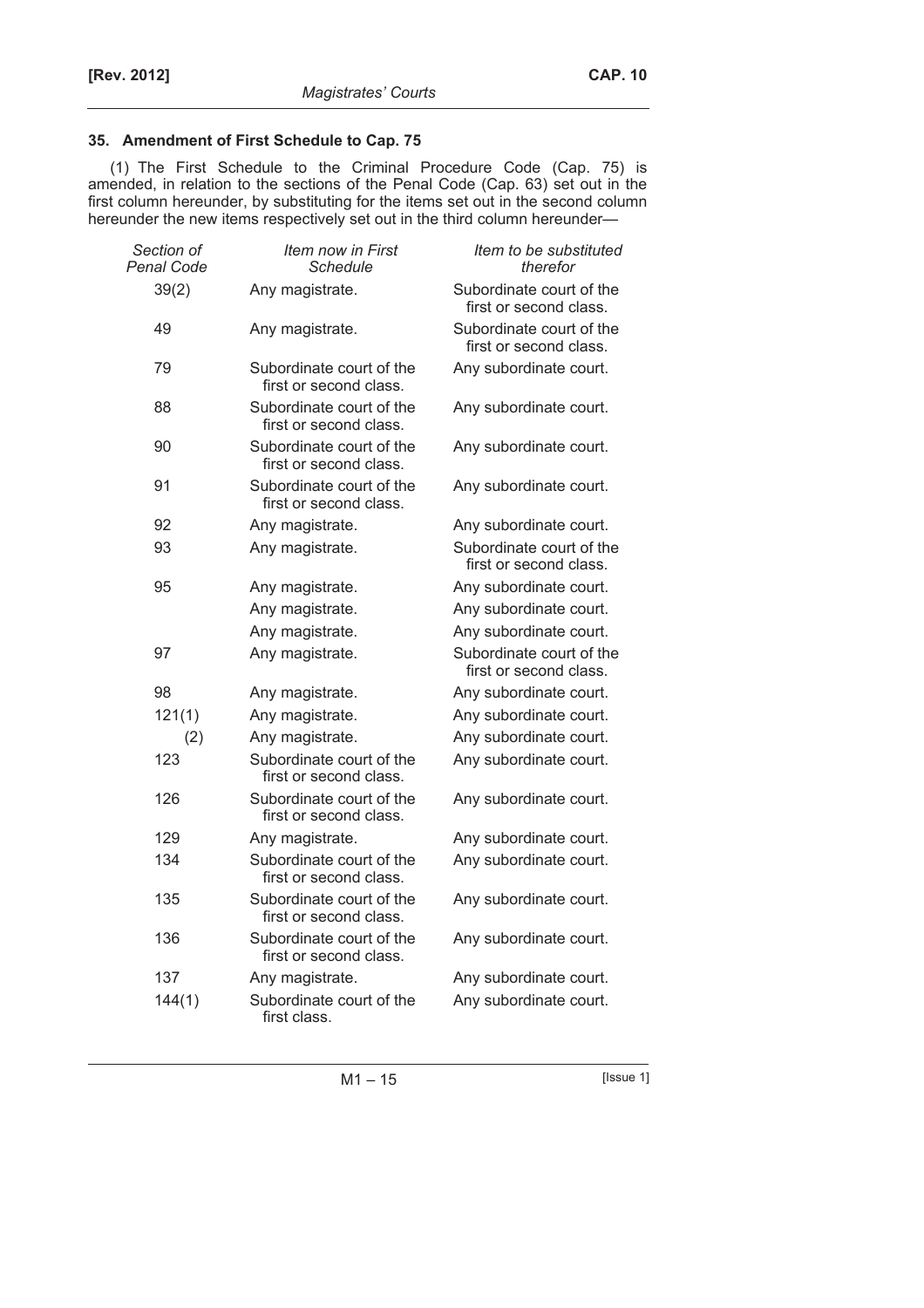*Magistrates' Courts* 

| Section of<br>Penal Code | <i>Item now in First</i><br>Schedule               | Item to be substituted<br>therefor                 |
|--------------------------|----------------------------------------------------|----------------------------------------------------|
| 144(3)                   | Subordinate court of the<br>first or second class. | Any subordinate court.                             |
| 175                      | Any magistrate.                                    | Any subordinate court.                             |
| 182                      | Any magistrate.                                    | Any subordinate court.                             |
| 186                      | Subordinate court of the<br>first or second class. | Any subordinate court.                             |
| 191                      | Any magistrate.                                    | Subordinate court of the<br>first or second class. |
| 192                      | Any magistrate.                                    | Subordinate court of the<br>first or second class. |
| 193                      | Any magistrate.                                    | Subordinate court of the<br>first or second class. |
| 250                      | Any magistrate.                                    | Any subordinate court.                             |
| 251                      | Subordinate court of the<br>first or second class. | Any subordinate court.                             |
| 266                      | Any magistrate.                                    | Subordinate court of the<br>first or second class. |
| 275                      | Any magistrate.                                    | Any subordinate court.                             |
| 294                      | Subordinate court of the<br>first or second class. | Any subordinate court.                             |
| 322(1)                   | Any magistrate.                                    | Any subordinate court.                             |
| 323                      | Subordinate court of the<br>first or second class. | Any subordinate court.                             |
| 339(1)                   | Any magistrate.                                    | Any subordinate court.                             |
| 342                      | Any magistrate.                                    | Any subordinate court.                             |
|                          |                                                    |                                                    |

(2) The First Schedule to the Criminal Procedure Code is further amended by substituting for the third and fourth items, appearing under the heading "OFFENCES UNDER OTHER LAWS", the following new items—

| If punishable with             | Shall not arrest | Subordinate court of |
|--------------------------------|------------------|----------------------|
| imprisonment for less than     | without warrant. | the first or second  |
| three years or with fine only. |                  | class.               |

## **36. Amendment of section 1 of Cap. 5 (1948)**

Section 1 of the Civil Procedure Act (Cap. 5) (1948) is amended by substituting for subsection (2) thereof a new subsection as follows—

(2) This Act applies to proceedings in the High Court and, subject to the Magistrate's Courts Act (Cap. 10), to proceedings in subordinate courts.

## **37. Amendment of section 2 of Cap. 5 (1948)**

Section 2 of the Civil Procedure Act (Cap. 5) (1948) is amended by substituting for the definition of **"court"** a new definition as follows—

**"court"** means the High Court or a subordinate court, acting in the exercise of its civil jurisdiction.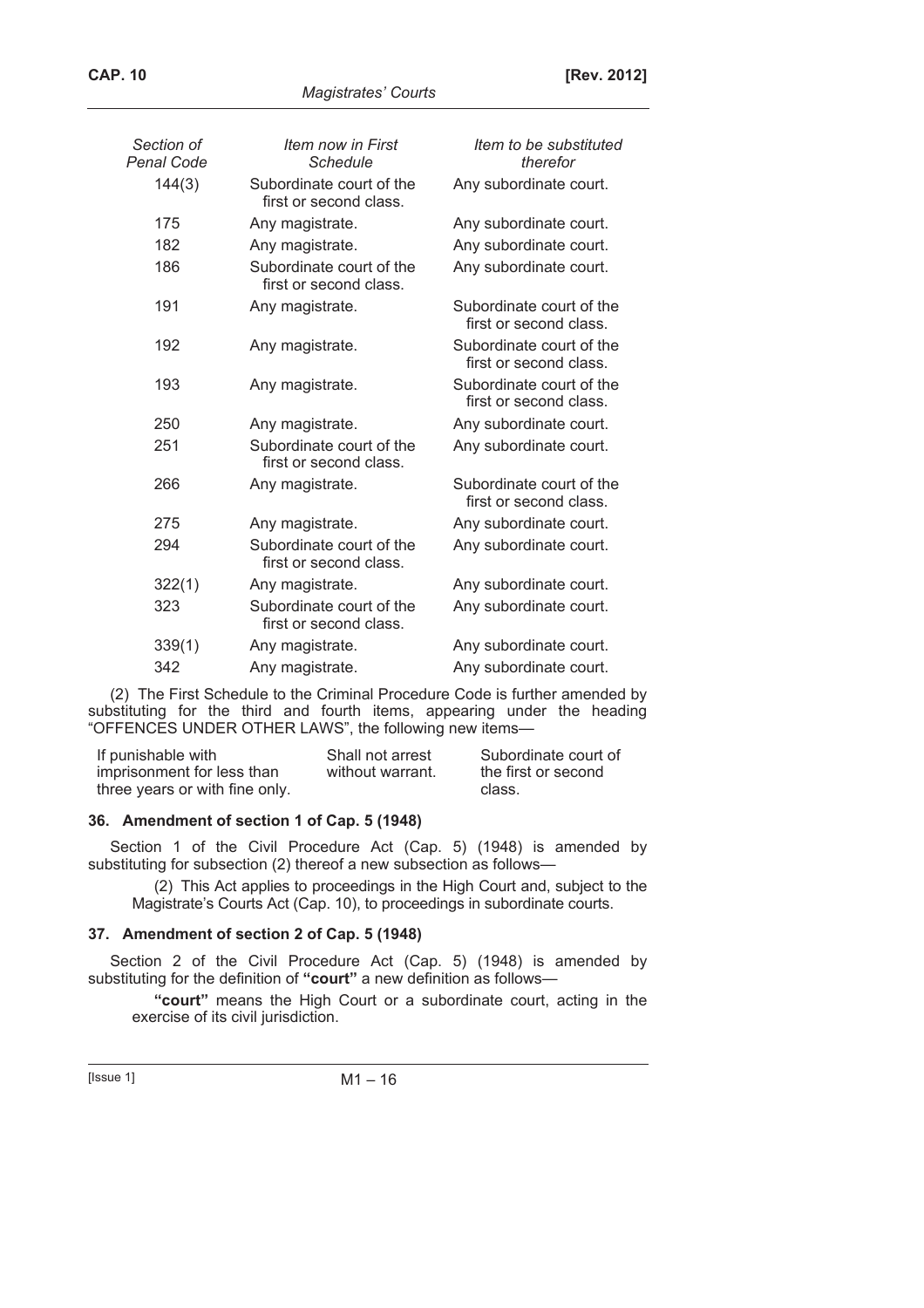## **38. Replacement of section 65 of Cap. 5 (1948)**

There shall be substituted for section 65 of the Civil Procedure Act (Cap. 5) (1948) a new section as follows—

#### **65. Appeals from decrees of subordinate courts**

(1) Except where otherwise expressly provided by this Act, and subject to such provision as to the furnishing of security as may be prescribed, an appeal shall lie to the High Court—

- (a) from a decree passed by a subordinate court of the first class on an appeal from a subordinate court of the third class, on a question of law only;
- (b) from any other decree, part of a decree or order of a subordinate court, on a question of law or fact;
- (c) from a decree, part of a decree or order of a Kadhi's Court, and on such an appeal the Chief Kadhi or two other Kadhis shall sit as assessor or assessors.

(2) A person who has been allowed to take, defend or be a party to any legal proceedings as a pauper may not appeal to the High Court, except with the leave of the court before which the proceedings were heard or (if such leave is refused) of the Court of Appeal.

(3) Every appeal shall be filed within a period of thirty days from the date of the decree or order appealed against, excluding from such period any time which the lower court may certify as having been requisite for the preparation and delivery to the appellant of a copy of the decree or order:

Provided that an appeal may be admitted out of time if the appellant satisfied the court that he had good and sufficient cause for not filing the appeal in time.

## **39. Insertion of new section 65A in Cap. 5 (1948)**

There shall be inserted in the Civil Procedure Act (Cap. 5) (1948), immediately after section 65 thereof, a new section as follows—

## **65A. Summary rejection of appeal**

Before an appeal from a subordinate court is heard, a judge shall peruse it, and if he considers that there is no sufficient ground for interfering with the decree, part of a decree or order appealed against he may, notwithstanding section 71 of this Act, reject the appeal summarily.

## **40. Repeal of section 86(2) of Cap. 5 (1948)**

Subsection (2) of section 86 of the Civil Procedure Act (Cap. 5) (1948) is repealed.

## **41. Amendment of other laws**

The Acts specified in the first column of the First Schedule to this Act are amended, in relation to the provisions thereof specified in the second column of the Schedule, in the manner specified in relation thereto in the third column of that Schedule.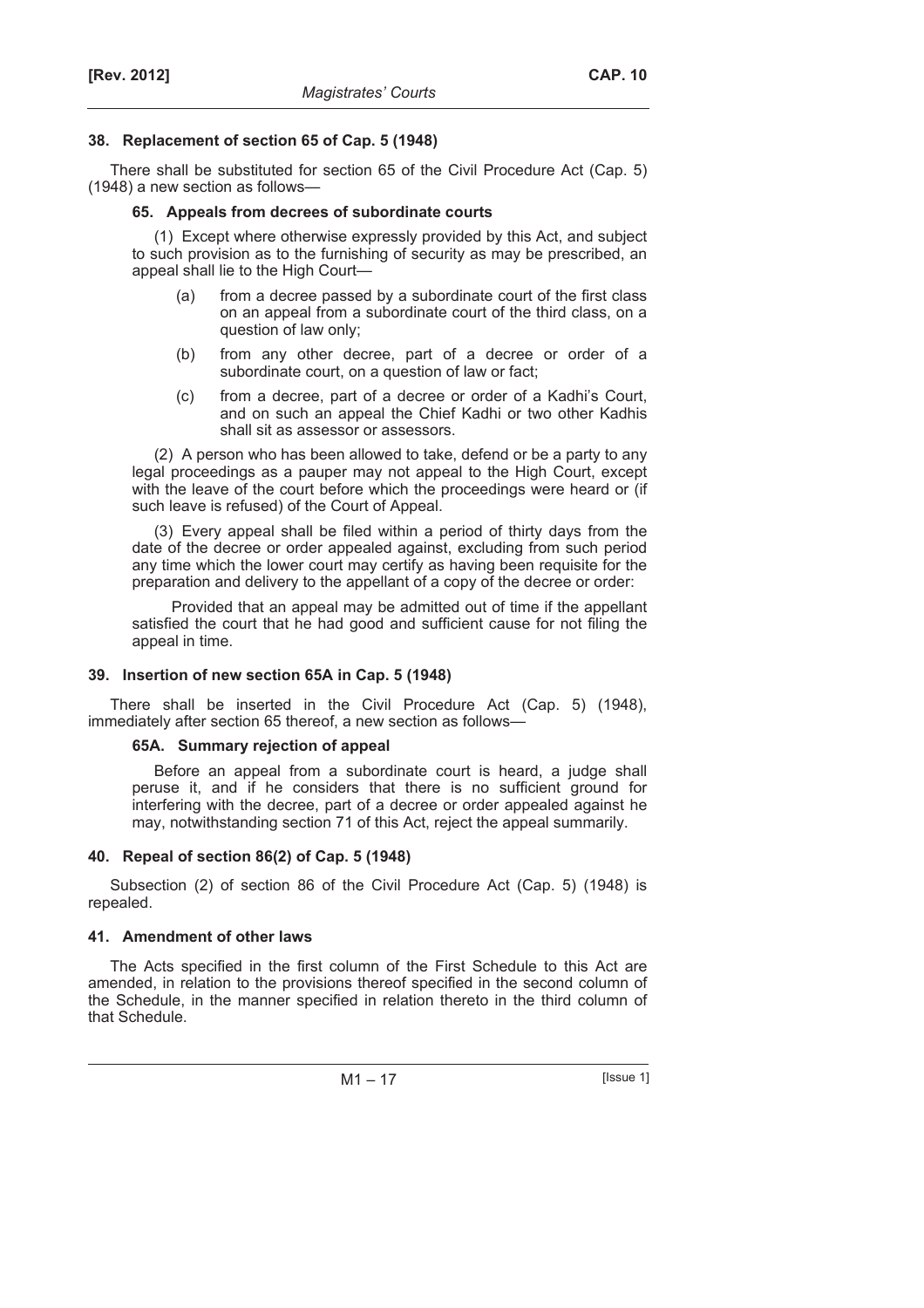## **42. Repeal of Caps. 10 and 11 and savings**

(1) The Courts Act (Cap. 10) and the African Courts Act (Cap. 11) are repealed.

(2) Notwithstanding the appeal of the Courts Act and the African Courts Act, the transitional provisions and savings set out in the Second Schedule to this Act shall have effect.

## **43. Revocation of Rules concerning licensed Vakils' costs**

(1) The Rules of Court (Licensed Vakils Costs) (Cap. 10, Sub. Leg.) are revoked.

## **44. Amendment of Rules concerning expert witnesses' fees**

(1) The Rules of Court (Expert Witnesses Fees) are amended by substituting for rule 1 thereof a new rule as follows—

## **1. Citation**

(1) These Rules may be cited as the Criminal Procedure (Expert Witnesses Fees) Rules (Cap. 10, Sub. Leg.).

(2) The aforesaid Rules shall be deemed to have been made under section 394 of the Criminal Procedure Act.

## **45. Amendment of section 14 of Cap. 75**

Section 14(3) of the Criminal Procedure Code (Cap. 75) is amended by deleting the words "or confirmation".

| <b>FIRST SCHEDULE</b><br>[Section 43.]      |           |                                                                                                             |  |
|---------------------------------------------|-----------|-------------------------------------------------------------------------------------------------------------|--|
| Act                                         | Provision | Amendment                                                                                                   |  |
| The Advocates Act (Cap. 16).                | s.9       | Delete paragraph (e).                                                                                       |  |
| The Evidence Act                            | s.2       | Delete "or an African court".                                                                               |  |
| (Cap. 80).                                  | s. 28     | Delete "empowered or appointed"<br>by or under the Courts Act to hold a<br>subordinate court of any class". |  |
| The Administration Police Act<br>(Cap. 85). | S.9       | Delete ", justice of the peace or<br>African court", and substitute "or<br>justice of the peace".           |  |
| The Detention Camps Act<br>(Cap. 91).       | s.2       | In the definition of "court", delete<br>"a magistrate and an African court".                                |  |
| The Chief's Authority Act<br>(Cap. 128).    | s.2       | Delete the definition of "African"<br>court".                                                               |  |
|                                             | s. 8(2)   | Delete "of law (including, subject to<br>the jurisdiction of such court, an<br>African court)".             |  |
|                                             | s. 8(3)   | Delete "of law (including in that<br>expression an African court)".                                         |  |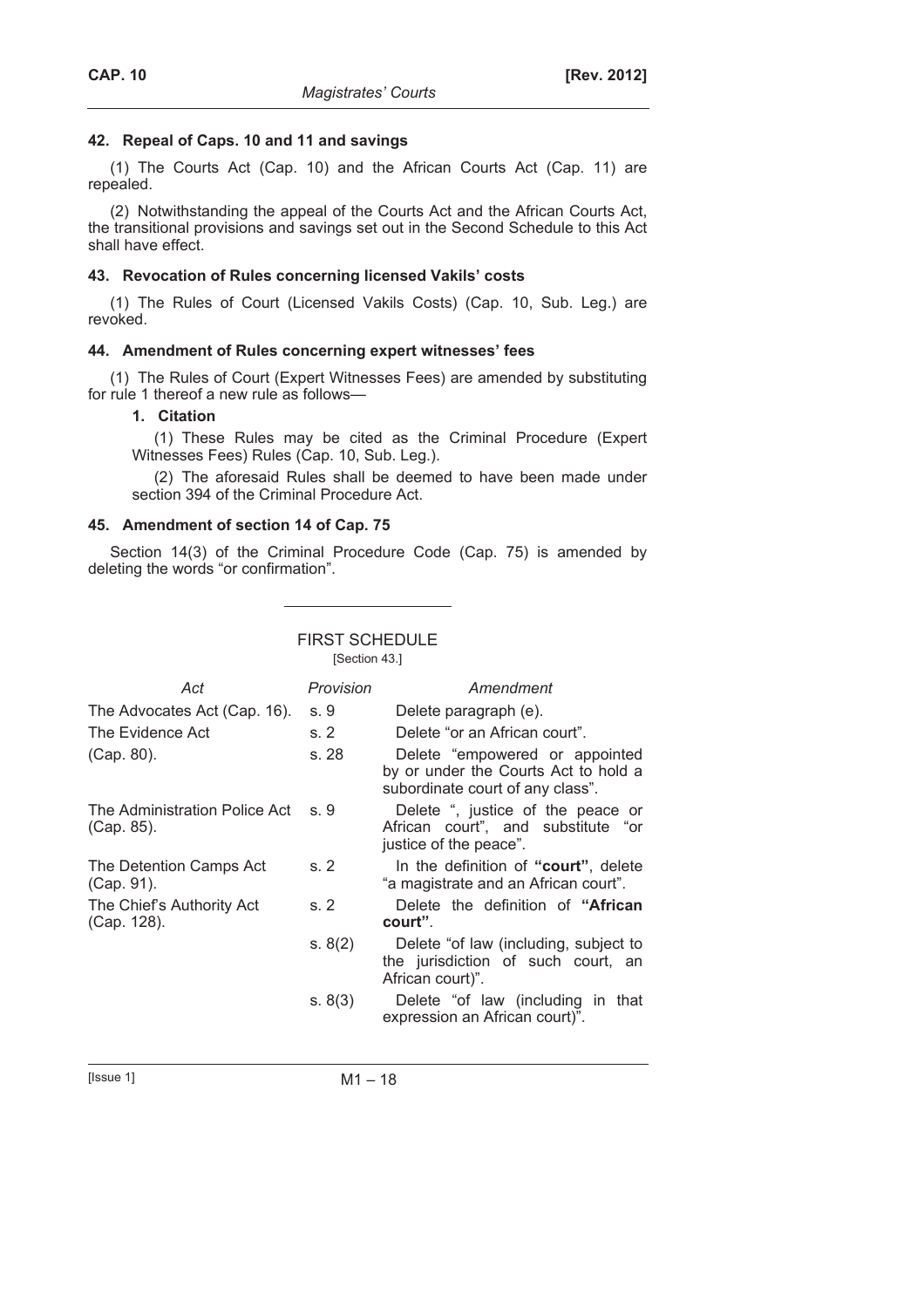| Act                                               | Provision                                                                                                | Amendment                                                                                                                                                                     |  |
|---------------------------------------------------|----------------------------------------------------------------------------------------------------------|-------------------------------------------------------------------------------------------------------------------------------------------------------------------------------|--|
|                                                   | s. $9(1)$ and<br>(2)                                                                                     | Delete "an African court", and<br>substitute "a court".                                                                                                                       |  |
|                                                   | s. 18                                                                                                    | Delete ", on conviction before a<br>magistrate (including, subject to the<br>jurisdiction of such magistrate, an<br>African court) having jurisdiction over<br>such person,". |  |
|                                                   | s. 19(2)                                                                                                 | Delete ", on conviction before a<br>magistrate,"<br>Delete<br>"as<br>the<br>magistrate", and substitute "as the<br>court".                                                    |  |
|                                                   | s.20                                                                                                     | Delete ", on conviction before a<br>magistrate,".                                                                                                                             |  |
|                                                   | s. 24                                                                                                    | Delete ", on conviction before a<br>subject<br>magistrate<br>to<br>the<br>or,<br>jurisdiction of such magistrate, an<br>African court,".                                      |  |
|                                                   | s. 25                                                                                                    | Delete "shall on conviction by any<br>magistrate be" and substitute "shall<br>be guilty of an offence and".                                                                   |  |
| The Affiliation Act<br>(Cap. 142).                | s.2                                                                                                      | Delete the definition of "court", and<br>substitute:-                                                                                                                         |  |
|                                                   |                                                                                                          | "court," means any subordinate<br>court;.                                                                                                                                     |  |
| The Valuation for Rating s. 29<br>Act (Cap. 266). |                                                                                                          | Delete "Courts Act", and substitute<br>"Magistrate's Courts Act 1967".                                                                                                        |  |
| The Government Lands<br>(Irrigation)              | r. $2$                                                                                                   | Delete the definition of "African"<br>court".                                                                                                                                 |  |
| Rules (Cap. 280, Sub. Leg.).                      | r. $7(3)$ and<br>(4)                                                                                     | Delete "the African court" wherever it<br>appears and substitute "a subordinate<br>court of the third class" in each case.                                                    |  |
| The Land Adjudication Act<br>(Cap. 283).          | s. 4                                                                                                     | Delete the definition of "African<br>court".                                                                                                                                  |  |
|                                                   | s. $8(1)$ and<br>(2)                                                                                     | Delete "no African court",<br>and<br>substitute "no court whatever".                                                                                                          |  |
|                                                   | ss. 7(1)(c),<br>$11(1)$ and<br>(2), 13(1),<br>15(2)(b)<br>and $(3)$ ,<br>21(2), 22(1)<br>and<br>24(2)(b) | Delete "native law and custom",<br>and substitute "African customary<br>law".                                                                                                 |  |
| The Registered Land Act<br>(Cap. 300).            | s. 3                                                                                                     | Delete the definition of "African<br>court".                                                                                                                                  |  |

# FIRST SCHEDULE—*continued*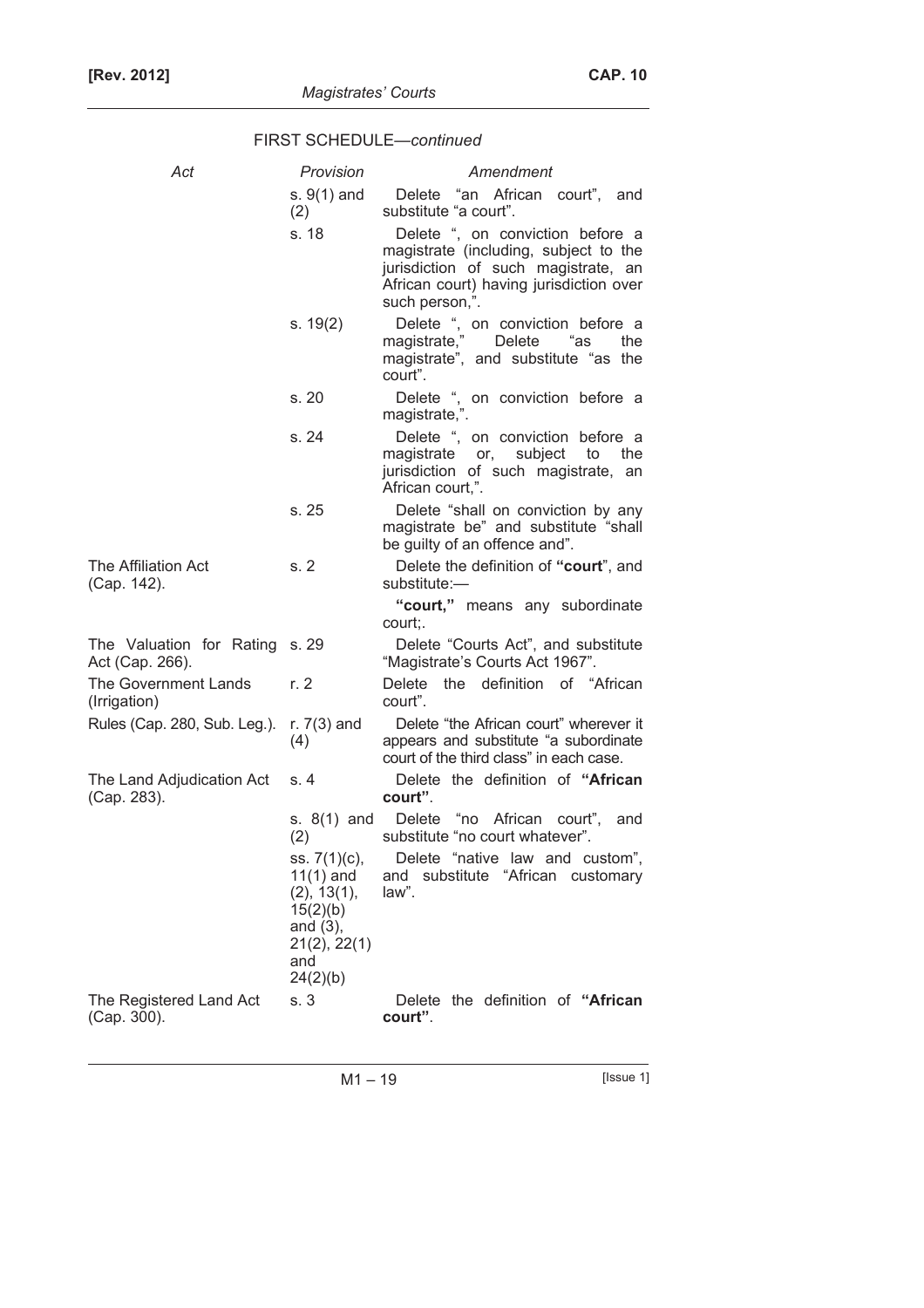FIRST SCHEDULE—*continued*

add:—

#### *Act Provision Amendment*  ss. 120 and 121(1) Delete "the African court" and "an African court" throughout, and substitute "the court" and "a court"

respectively. s. 159 Renumber as subsection 159(1) and

> (2) References to the court in section 120 of this Act are references to a subordinate court having jurisdiction in the area in which the land is situated.

The Graduated Personal s. 2 Tax Act 1966 (No. 38 of 1966).

Delete the definition of "court".

# SECOND SCHEDULE

[Section 44.]

## TRANSITIONAL PROVISIONS

#### **1. Continuance of pending proceedings**

(1) Nothing in this Act shall effect the validity of any proceedings instituted before the commencement of this Act in an African court or in any court then subordinate to the High Court, but the same shall be carried on in a magistrate's court or a Kadhi's Court, as may be appropriate, in accordance with this Act or the Kadhi's Courts Act 1967, as the case may be, and any such proceedings may if required be amended by the court in order to bring into conformity with this Act or the Kadhi's Courts Act 1967, as the case may be.

(2) Any appeal in respect of proceedings instituted before the commencement of this Act in an African court or in any court then subordinate to the High Court, which immediately before such commencement is undermined, shall after such commencement be carried on as though it were an appeal under section 11 or section 12, as the case may be, of this Act, and any appeal from a decision of a Liwali's Court or a Mudirs' Court shall be carried on as though it were an appeal from a decision of a Kadhi's Court.

(3) Any application under section 50(1)(b) of the African Courts Act for a case to be submitted to the Court of Review which immediately before the commencement of this Act is undetermined shall upon such commencement be treated as withdrawn, and any fees paid on the application shall be repaid to the applicant, and—

 (a) in a criminal case, the applicant shall be treated as falling within paragraph (b) of section 347(1) of the Criminal Procedure Code (as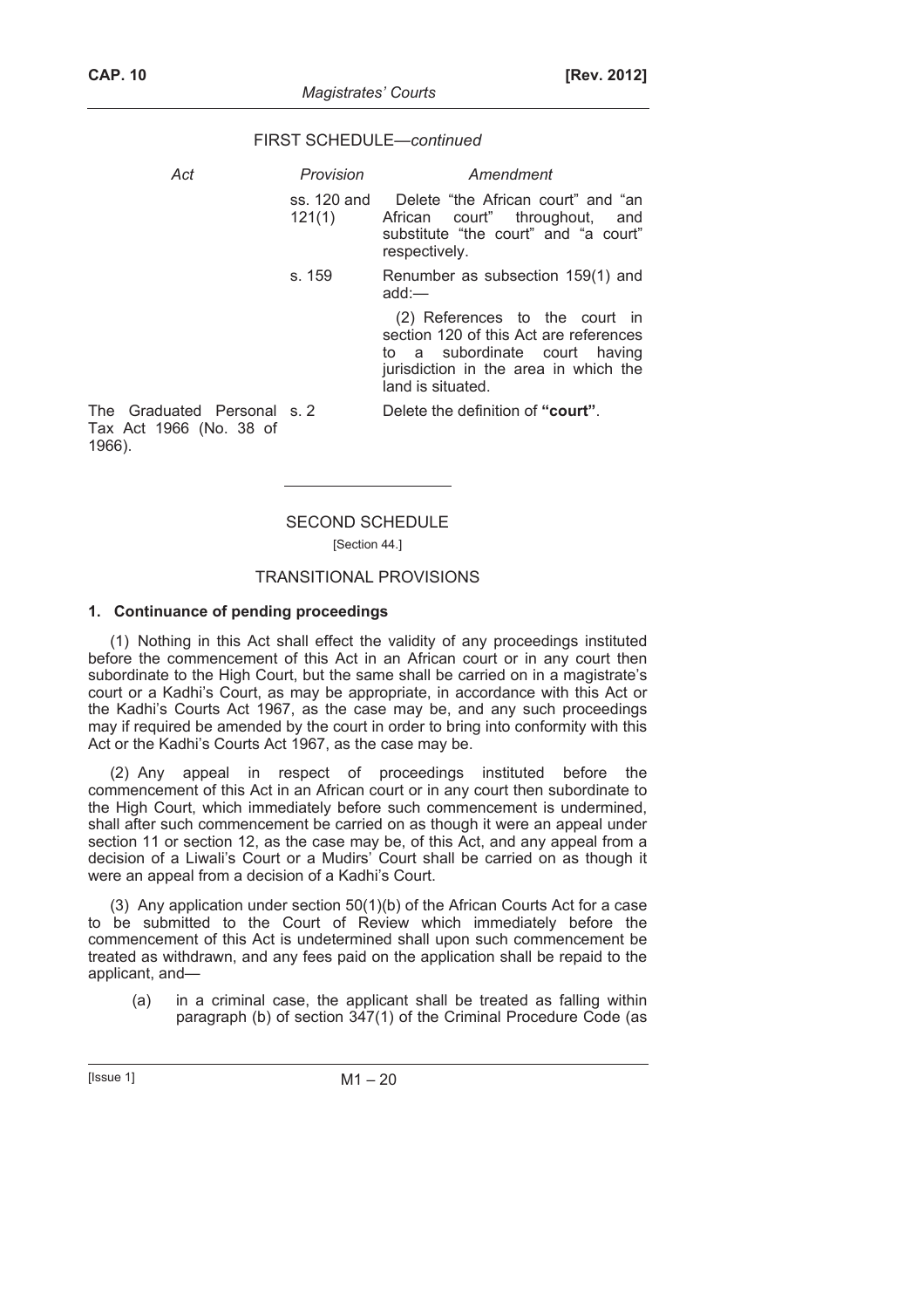amended by this Act) and may appeal to the High Court in accordance with that paragraph within two months after such commencement;

 (b) in a civil case, the applicant shall be treated as falling within paragraph (a) of section 65(1) of the Civil Procedure Act (as amended by this Act) and may appeal to the High Court in accordance with that paragraph within two months after such commencement.

(4) For the purposes of subparagraphs (1), (2) and (3) of this paragraph, the court dealing with the proceedings may give any directions or make any order which may be necessary or desirable for the purpose of giving effect in the provisions and purposes of this Act.

## **2. Savings for appointments, rules of court, etc.**

Save as expressly provided in this Act, all appointments, and all rules of court and other subsidiary legislation, in force immediately before the commencement of this Act (or, as the case may be, the commencement of the relative provision of this Act, or the commencement in any area of this Act or of the relative provision thereof) under or by virtue of any written law repealed by this Act shall—

- (a) continue in force until other provision is made under or by virtue of this Act or some other written law or until they are revoked under this section; and
- (b) so far as they relate to any court in existence before such commencement, be deemed to relate, so far as is applicable, to the corresponding court established by or referred to in this Act.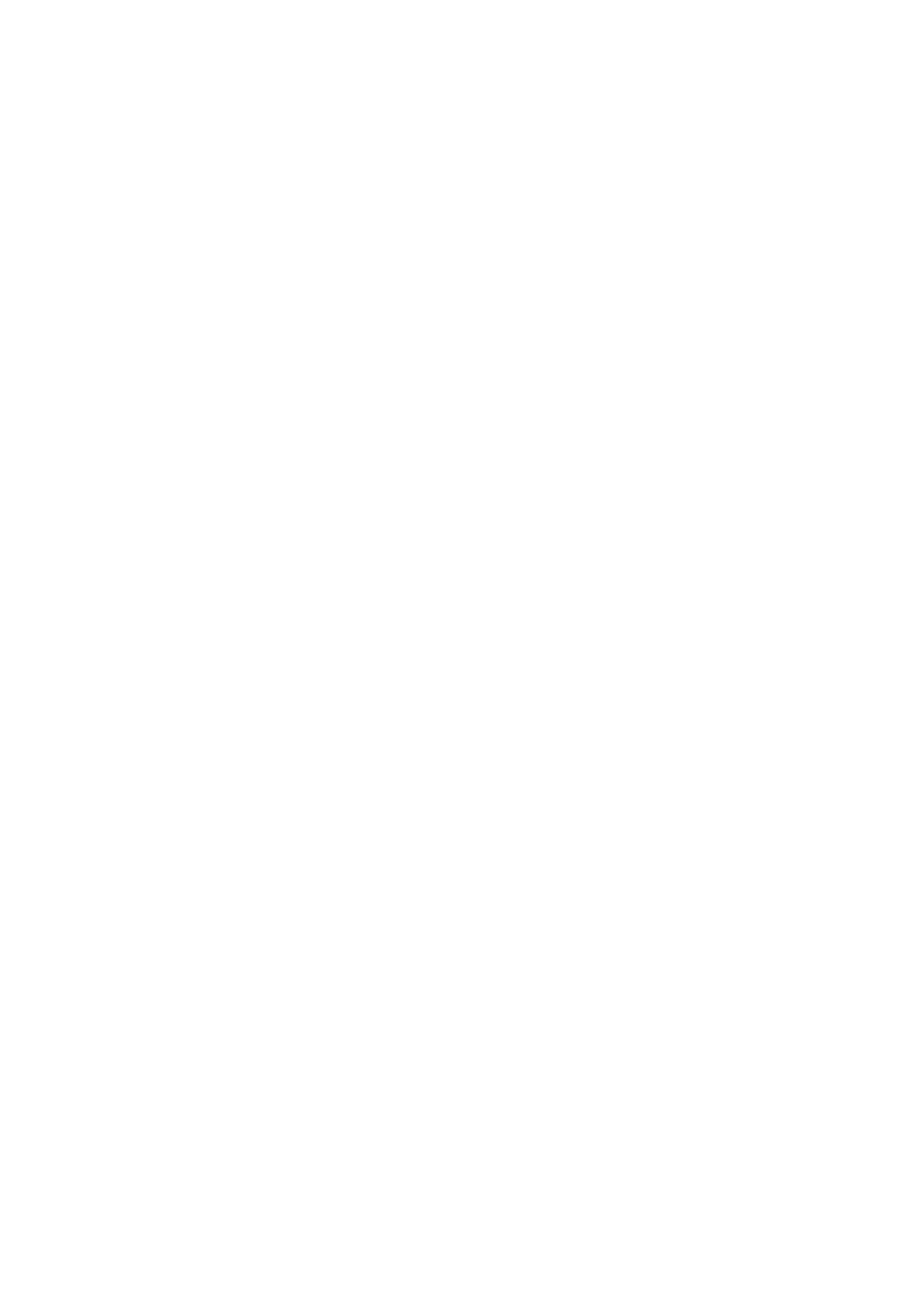*Magistrates' Courts* 

**[Subsidiary]** 

## **CHAPTER 10**

## **MAGISTRATES' COURTS ACT**

SUBSIDIARY LEGISLATION

*List of Subsidiary Legislation* 

|                                                                             | Page |
|-----------------------------------------------------------------------------|------|
| 1. Magistrates' Courts (Criminal Jurisdiction of Magistrates' Courts of the |      |
|                                                                             |      |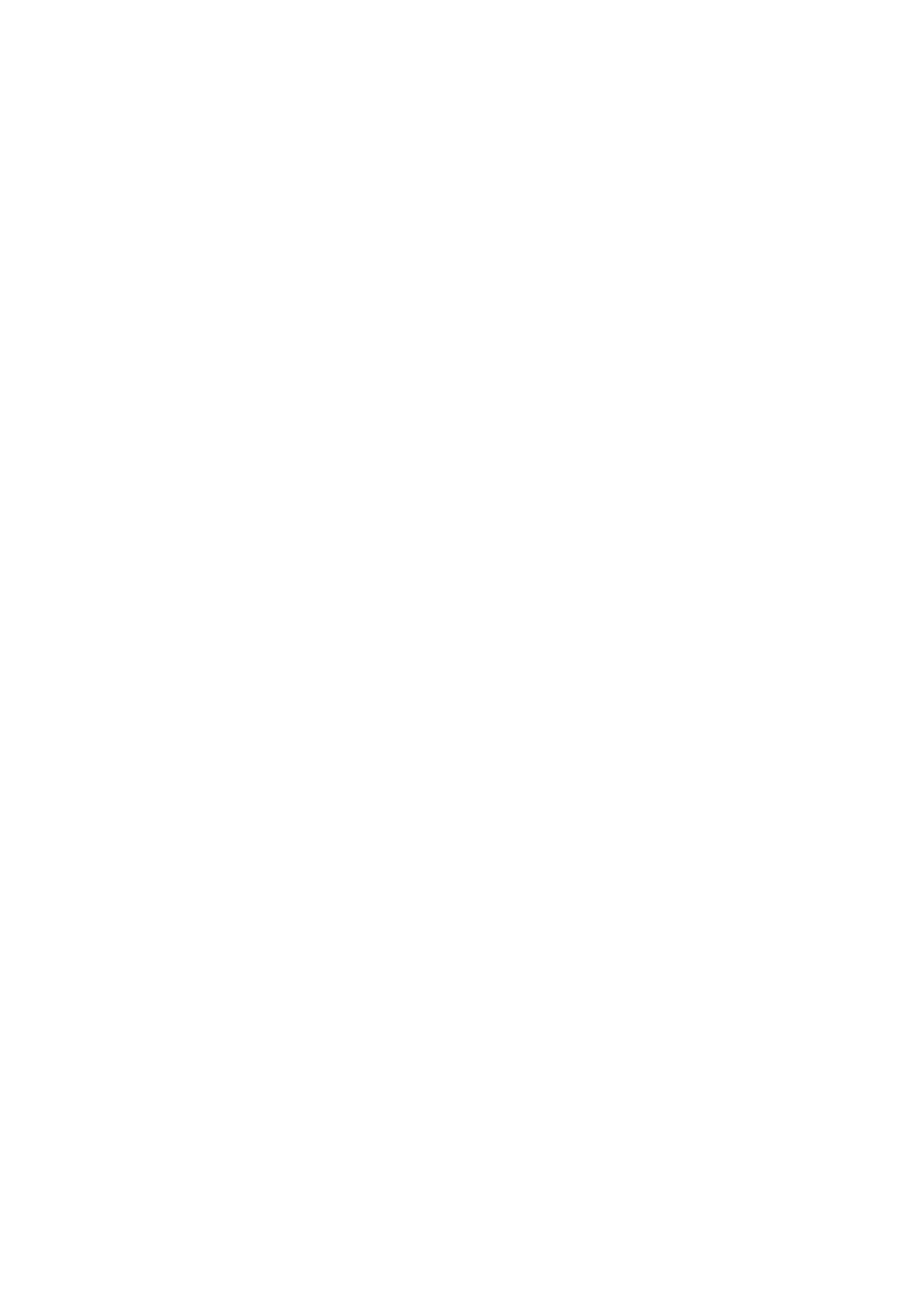#### **[Subsidiary]**

#### **MAGISTRATES' COURTS (CRIMINAL JURISDICTION OF MAGISTRATES' COURTS OF THE THIRD CLASS) ORDER**

[L.N. 161/1967, Corr. No. 63/1967, L.N. 210/1967, L.N. 252/1968, L.N. 82/1969, Corr. No. 24/1969, L.N. 296/1971, L.N. 42/1975, L.N. 82/1978, L.N. 260/1983.]

#### ORDER UNDER SECTION 8

**1.** This Order may be cited as the Magistrates' Courts (Criminal Jurisdiction of Magistrates' Courts of the Third Class) Order.

**2.** In addition to the offences which magistrates' courts of the third class may deal with by virtue of paragraphs (a) and (c) of section 9(1) of the Act, magistrates' courts of the third class are empowered to deal with offences under the provisions specified in the second column of the Schedule of the written laws specified in the first column of that Schedule.

#### SCHEDULE

|          | Written law                                                                   | <b>Provisions</b>                                              |
|----------|-------------------------------------------------------------------------------|----------------------------------------------------------------|
| Cap. 56  | Public Order Act.                                                             | Section 11.                                                    |
| Cap. 63  | Vagrancy Act.                                                                 | Section 4(3).                                                  |
| Cap. 58  | Penal Code.                                                                   | Section 183.                                                   |
| Cap. 67  | Witchcraft Act.                                                               | Sections 5, 6, 7 and 9(4).                                     |
| Cap. 84  | Police Act.                                                                   | Sections 16, 21, 22, 23, 25, 26,<br>27, 33, 60 and 63.         |
| Cap. 85  | Administration Police Act.                                                    | Section 18.                                                    |
| Cap. 90  | Prisons Act.                                                                  | Section 68(9).                                                 |
| Cap. 104 | Outlying Districts Act.                                                       | All provisions.                                                |
| Cap. 105 | Special Districts (Administration) Act.                                       | All provisions.                                                |
| Cap. 121 | Liquor Licensing Act.                                                         | Sections 28, 30, 31, 32, 34 (2), 42,<br>43, 44, 46, 50 and 51. |
| Cap. 122 | Traditional Liquor Act.                                                       | All provisions.                                                |
| Cap. 128 | Chief's Authority Act.                                                        | All provisions.                                                |
| Cap. 131 | Betting, Lotteries and Gaming Act.                                            | Section 55.                                                    |
| Cap. 173 | Aliens Restriction Act.                                                       | All provisions.                                                |
| Cap. 224 | Broadcast Receiving (Apparatus) Act.                                          | All provisions.                                                |
| Cap. 242 | Public Health Act.                                                            | All provisions.                                                |
| Cap. 244 | Pharmacy and Poisons Act.                                                     | Section 26.                                                    |
| Cap. 245 | Dangerous Drugs Act.                                                          | All provisions.                                                |
| Cap. 246 | Malaria Prevention Act.                                                       | All provisions.                                                |
| Cap. 254 | Food, Drugs and Chemical Substances Act.                                      | All provisions.                                                |
| Cap. 280 | Government Lands Act and the subsidiary<br>legislation thereunder.            | All provisions.                                                |
| Cap. 288 | Trust Land Act.                                                               | All provisions.                                                |
| Cap. 294 | Trespass Act and the subsidiary legislation All provisions.<br>thereunder.    |                                                                |
| Cap. 300 | Registered Land Act.                                                          | Sections 23 and 24.                                            |
| Cap. 318 | Agriculture Act and the subsidiary legislation All provisions.<br>thereunder. |                                                                |